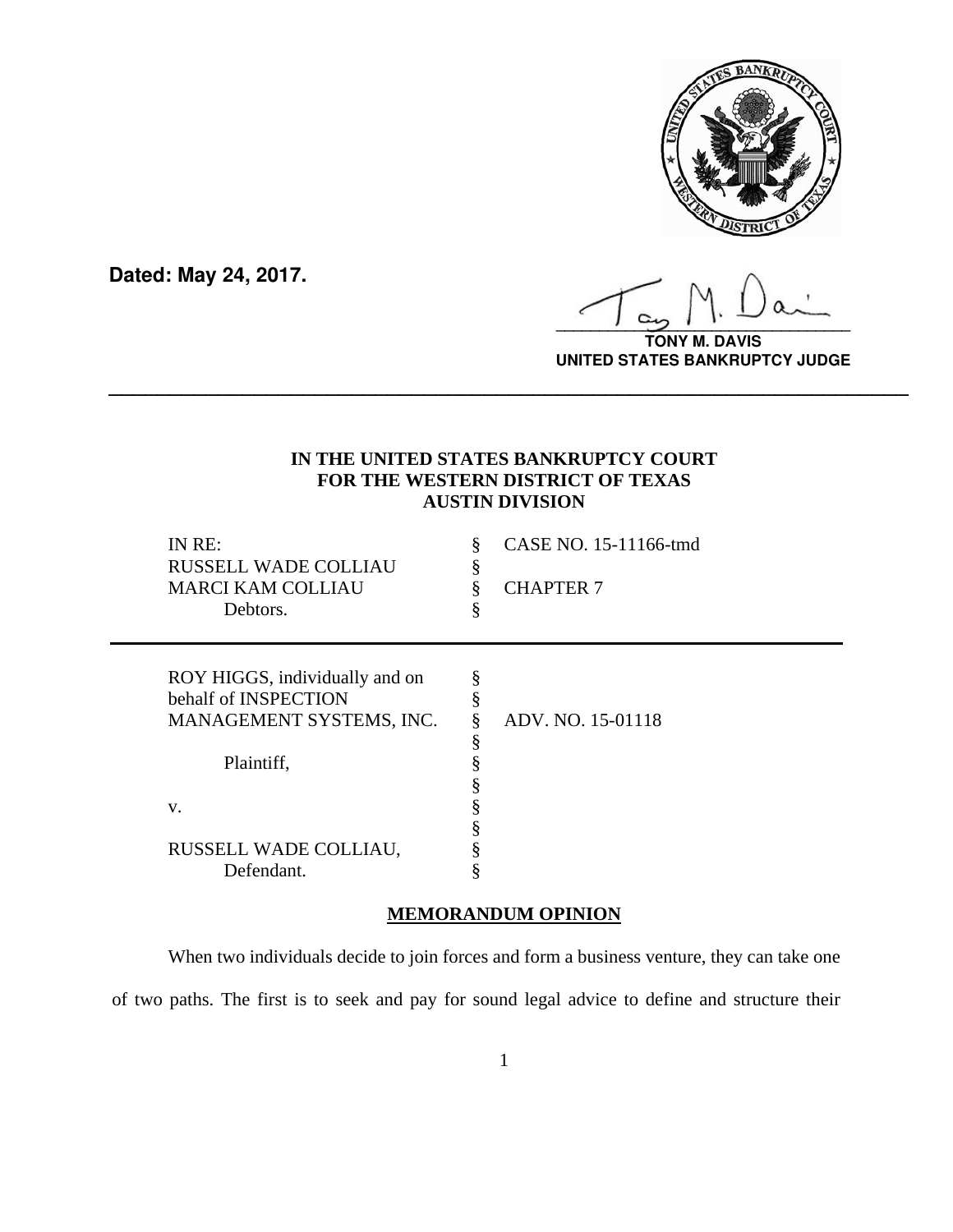relationship and fairly allocate business risks, and to pay for sound financial advice to properly project future financial performance and accurately record the past. Or they can eschew the advice, save a little money, and just wing it. And that can work out fine in those few cases where the venture succeeds and prospers. But failure occurs far more often. And where, as here, business failure goes along with a lack of proper documentation, the parties can end up in litigation, and the attorney fees paid to litigation counsel are many times the fees that would have been paid for proper legal and financial advice up front.

#### **I. BACKGROUND AND FACTS**

In 2003, the plaintiff, Roy Higgs, and the defendant, Russell Colliau, were living in California and became neighbors.<sup>1</sup> In 2005, Colliau mentioned to Higgs that his company, a home inspection business, was having difficulty adjusting to the loss of his office manager.<sup>2</sup> Higgs, a professional software developer, suggested that he could write some software to automate various office management tasks (such as scheduling appointments, automatic emailing, contract management, and calculating inspection fees).<sup>3</sup> The parties then agreed to form a new company to sell this software to other home inspection businesses.<sup>4</sup> The company, Inspection Management Systems, Inc. ("IMS"), shared office space with Colliau's three other businesses, United Professional Real Estate Inspectors, Mold Detectives, and Husbands for Rent. The shared office space was located in a house owned by Colliau.<sup>5</sup>

 $1$  Tr. 12:20-24.

- $2$  Tr. 13:3-13.
- $3$  Tr. 13:14-15:8.
- $4$  Tr. 15:23-16:4.

<sup>5</sup> Tr. 179:21-185:19.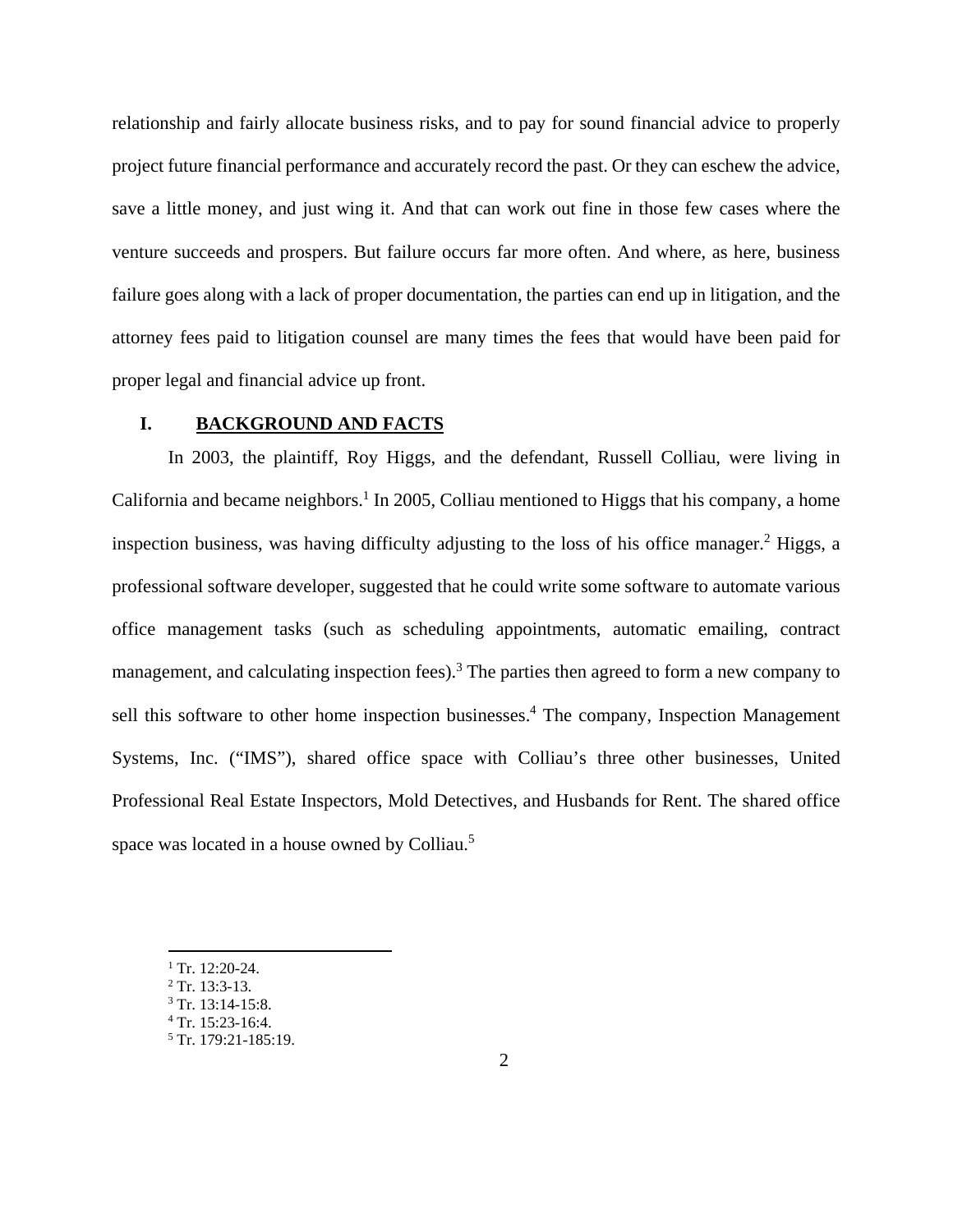### **A. The formation of IMS.**

IMS was incorporated in Nevada on August 22, 2005.<sup>6</sup> Since its inception, Colliau was the president and majority shareholder of IMS and Higgs was a minority shareholder.<sup>7</sup> Although there is some dispute about the details, the parties agreed that Higgs would receive 39% of the stock in IMS and that Colliau would receive 61%.<sup>8</sup> During the first directors' meeting, the board of directors authorized the issuance and sale of 50,000 shares with 61% to be sold to Colliau and 39% to be sold to Higgs.<sup>9</sup> However, according to Colliau, only \$100 worth of the shares were actually sold at that time. $10$ 

The parties agree that Colliau put \$100,000 into IMS but dispute whether the \$100,000 was a loan or a capital contribution.<sup>11</sup> Higgs claims Colliau was to make a \$100,000 capital contribution to IMS in exchange for 61% of the shares, but Colliau contends the agreement was that he would loan IMS \$100,000 during the startup period.<sup>12</sup> Higgs claims that he developed the software and only contributed a license to use the software to IMS in exchange for 39% of IMS's shares.<sup>13</sup> Colliau says IMS was to own the software, Higgs was to contribute his efforts to develop it, and Colliau was to contribute his efforts to sell it.<sup>14</sup> One of the disputed facts in the joint pre-trial order, which was added by Higgs's counsel, is that Colliau would "capitalize IMS with \$100,000 and his

<sup>&</sup>lt;sup>6</sup> Ex. 11; Joint Pre-trial Order 82:1-2, ECF No. 82. It is unclear why IMS incorporated in Nevada instead of California.

<sup>&</sup>lt;sup>7</sup> Joint Pre-trial Order 82:1-2, ECF No. 82.

<sup>8</sup> Ex. 14:2; Tr. 23:6-8; 25:14-16 (Higgs Testimony); 138:10-12; 140:6-19 (Colliau Testimony).

<sup>&</sup>lt;sup>9</sup> Ex. 14:2.

<sup>&</sup>lt;sup>10</sup> Tr. 152:24-153:3. At another point in his testimony, Colliau said no shares were actually sold at that time of IMS's formation. Tr. 138:13-139:4.<br><sup>11</sup> Tr. 110:2-7.

<sup>12</sup> Tr. 20:14-22; 22:22-23:8; Joint Pre-trial Order 82:6, ECF No. 82.

 $13$  Tr. 20:14-22.

<sup>&</sup>lt;sup>14</sup> Tr. 127:15-25; Tr. 129:15-130:3.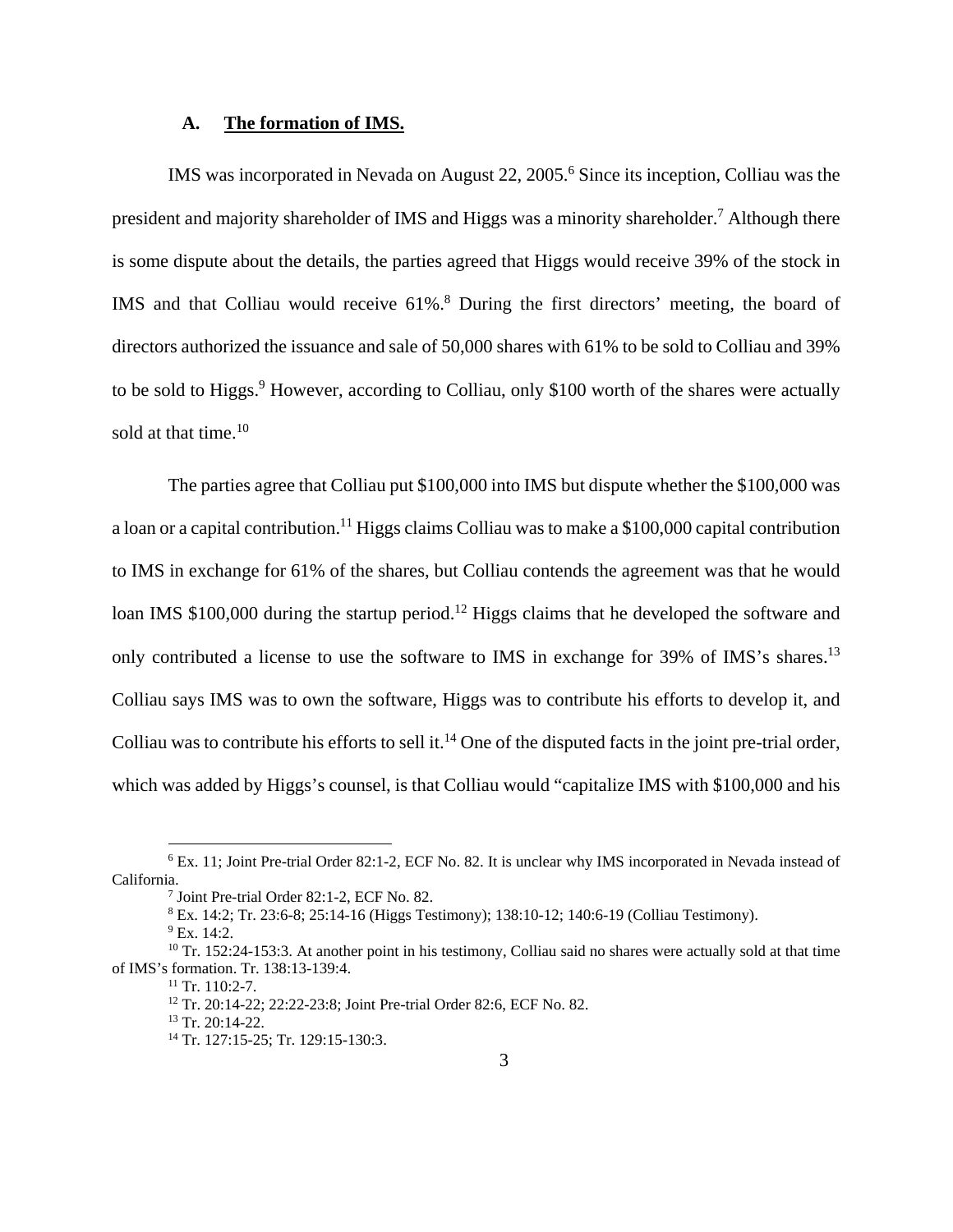half in the software license for 61% of the shares in IMS,"<sup>15</sup> suggesting that at one time Higgs's counsel believed that Colliau owned half the license. But, in what became a theme throughout his testimony, Higgs blamed his counsel for not taking the statement out of the joint pre-trial order.<sup>16</sup> Colliau's counsel also noted that the second amended complaint from the California litigation did not ask for a determination of who owned the software.<sup>17</sup>

Interestingly, there are two sets of bylaws for IMS. One set is dated August 22, 2005 and the other is dated January 30, 2006. One of the disputes in this adversary is over which set governs.18 Colliau testified that because this was the first corporation he had incorporated in Nevada, he used a Nevada incorporation service to give them the documents they needed to get it started.19 The August 2005 bylaws provide:

#### **2.1 General Powers**

The property, business and affairs of the Corporation shall be managed and controlled under the direction of the Board of Directors, and, except as otherwise expressly provided by law, the Articles of Incorporation or these Bylaws, all of the powers of Corporation shall be vested in such Board. Such management and general control will be by majority vote of the Board of Directors, with each Director having equal vote.

#### **2.2 Number of Directors**

The number of Directors constituting the Board of Directors shall be determined by shareholders.<sup>20</sup>

<u>.</u>

<sup>15</sup> Joint Pre-trial Order 82:6, ECF No. 82; Tr. 66:25-67:7.

 $16$  Tr. 66:25-67:9.

<sup>17</sup> Ex. 4; Tr. 108:11-109:9.

<sup>&</sup>lt;sup>18</sup> Exs. 12, 12.1.

<sup>19</sup> Tr. 161:5-11.

 $^{20}$  Ex. 12:2. Although neither party introduced the August 2005 bylaws into evidence before evidence closed, Colliau's counsel moved for admission of the bylaws after the close of evidence and the Court ruled that it would admit the bylaws because both parties testified extensively about them, but would only rely on the testimony. However, due to the extensive testimony by both parties about these exhibits, there is no prejudice to Higgs in admitting them. *See In re Pastran*, 2010 WL 2773243 at \*4 (Bankr. N.D. Tex. July 13, 2010) (court weighed prejudice to the adverse party to decide whether to reopen the record for admission of additional evidence).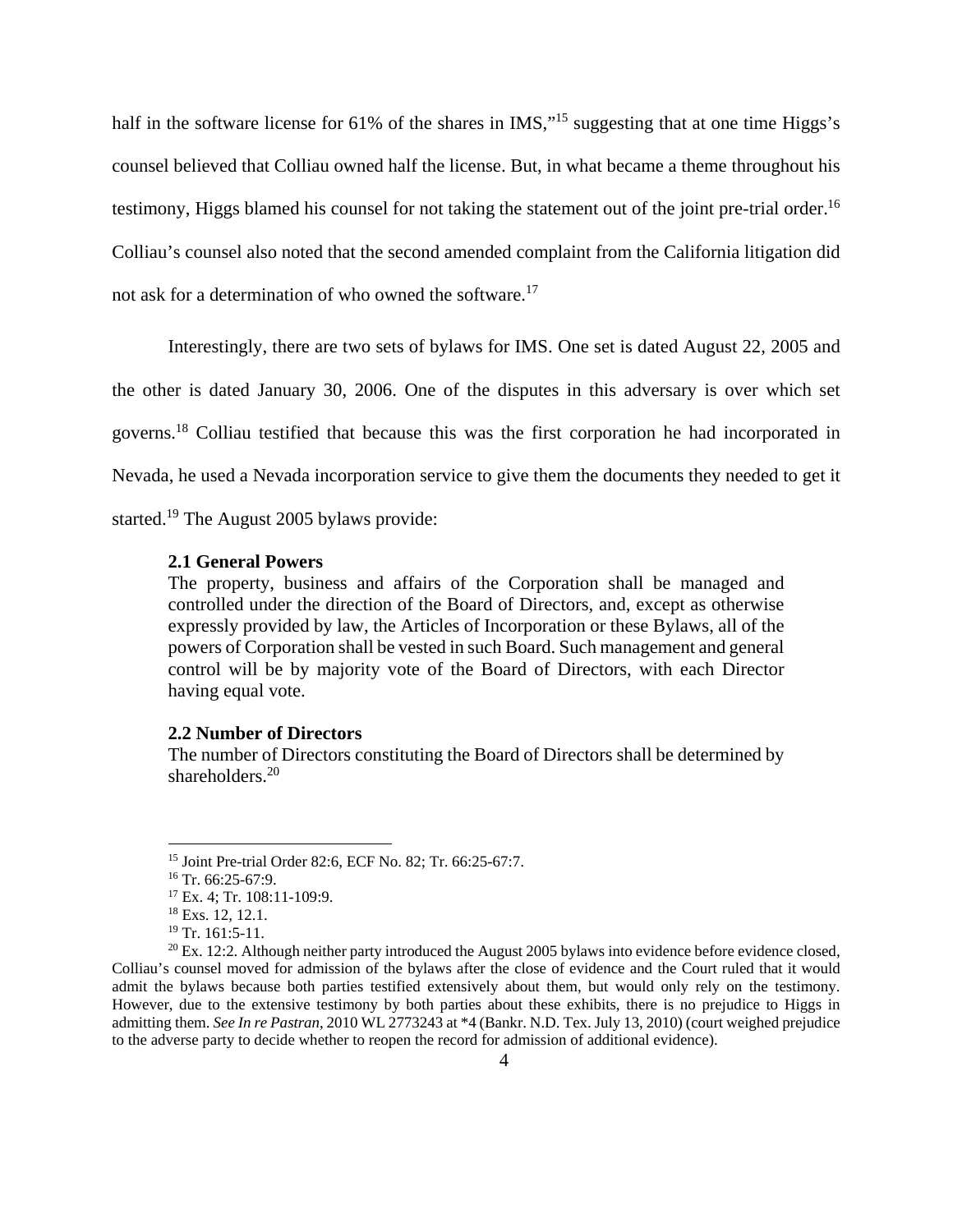The August 2005 bylaws reference Nevada and have the same font as the other documents executed on that date. They also have the same font as all of IMS's other corporate documents, except for the documents dated January  $2006$ .<sup>21</sup> The August 2005 bylaws are unsigned, but note at the bottom that they were adopted by a majority of shareholders.<sup>22</sup> The minutes from the shareholder meeting held on the same date corroborate the adoption of the August 2005 bylaws and state, "RESOLVED, that Bylaws of Inspection Management Systems, Inc were adopted."<sup>23</sup> These minutes also reflect that, in accordance with section 2.2 of the bylaws, the shareholders elected Colliau as the only director.<sup>24</sup> Although Higgs and Colliau both signed these meeting minutes, Higgs contends that he did not see the August 2005 bylaws until after he sued IMS and only knew about the January 2006 bylaws.25

The January 2006 bylaws provide that IMS will have its principal executive office in Sacramento, California and that:

> 2.02 The number of directors of this corporation shall be one so long as there is only one shareholder, but may include up to three Board Members, and not to exceed five Members at any one time.<sup>26</sup>

These bylaws required IMS to have more than one director because IMS had more than one shareholder. Although these bylaws are purportedly signed by Colliau as president and secretary of IMS,27 and Colliau acknowledges the signature is his, Colliau denies that he executed the 2006

<sup>21</sup> Exs. 11-19.

 $22$  Ex. 12:6.

 $23$  Ex. 13:1.

 $24$  Ex. 13:1.

 $^{25}$  Ex. 13:2; Tr. 105:2-13. Higgs also signed the minutes of the organization meeting of the directors held on the same date, which state that Colliau was the only director. Ex. 14.  $^{26}$  Ex. 12.1:1.

 $27$  Ex. 12.1.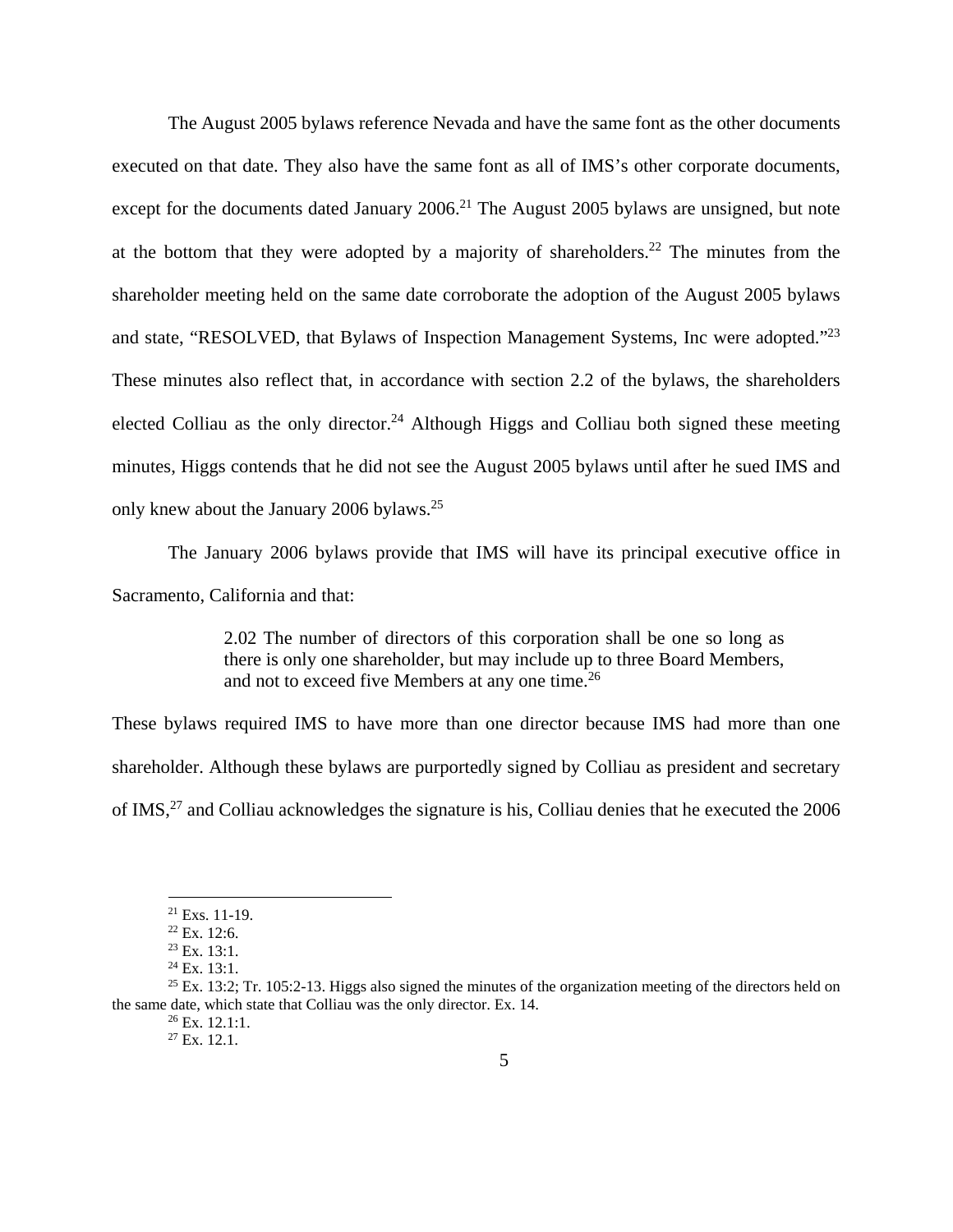bylaws because the principal office was not in Sacramento and he was never a secretary of IMS.<sup>28</sup> Colliau admits, however, that he used to live in Sacramento, that the January 2006 bylaws are standard California bylaws, and that he had used similar forms for his California corporations.<sup>29</sup>

Consistent with section 2.02 of the January 2006 bylaws, the minutes from the January 2006 board meeting list both Higgs and Colliau as directors.<sup>30</sup> However, the January 2006 board meeting minutes were signed by Higgs alone almost two years after the meeting occurred.<sup>31</sup> These minutes have a different font than the documents executed in August 2005.<sup>32</sup> But both January 2006 documents are inconsistent with all the other corporate documents that list Colliau as the only director and are signed by both Higgs and Colliau.<sup>33</sup> They are also inconsistent with both parties' understanding of Higgs's role in IMS.<sup>34</sup> According to Colliau, Higgs was not a director because he said more than once that he did not want to be that involved and wanted to stay in his "coding world."<sup>35</sup>

Based on the testimony of the two protagonists, and from reviewing the timing, sequence, and appearance of the documents, all in the context of the trial, the August 2005 bylaws and other documents are authentic, and the January 2006 bylaws and minutes are not. Both Higgs and Colliau testified that Higgs did not act as a director and the August 2005 bylaws, which provide for only one director, are consistent with that testimony.36 If the January 2006 bylaws required two directors

<sup>28</sup> Tr. 135:8-136:7.

<sup>29</sup> Tr. 136:8-18.

 $30$  Ex. 15.

 $31$  Ex. 15.

 $32$  Exs. 12, 15. 33 Exs. 16, 17, and 18.

<sup>34</sup> Tr. 26:16-25; Tr. 165:21-166:2.

 $35$  Tr. 165:21-166:2.

<sup>36</sup> Tr. 26:16-25; Tr. 165:21-166:2.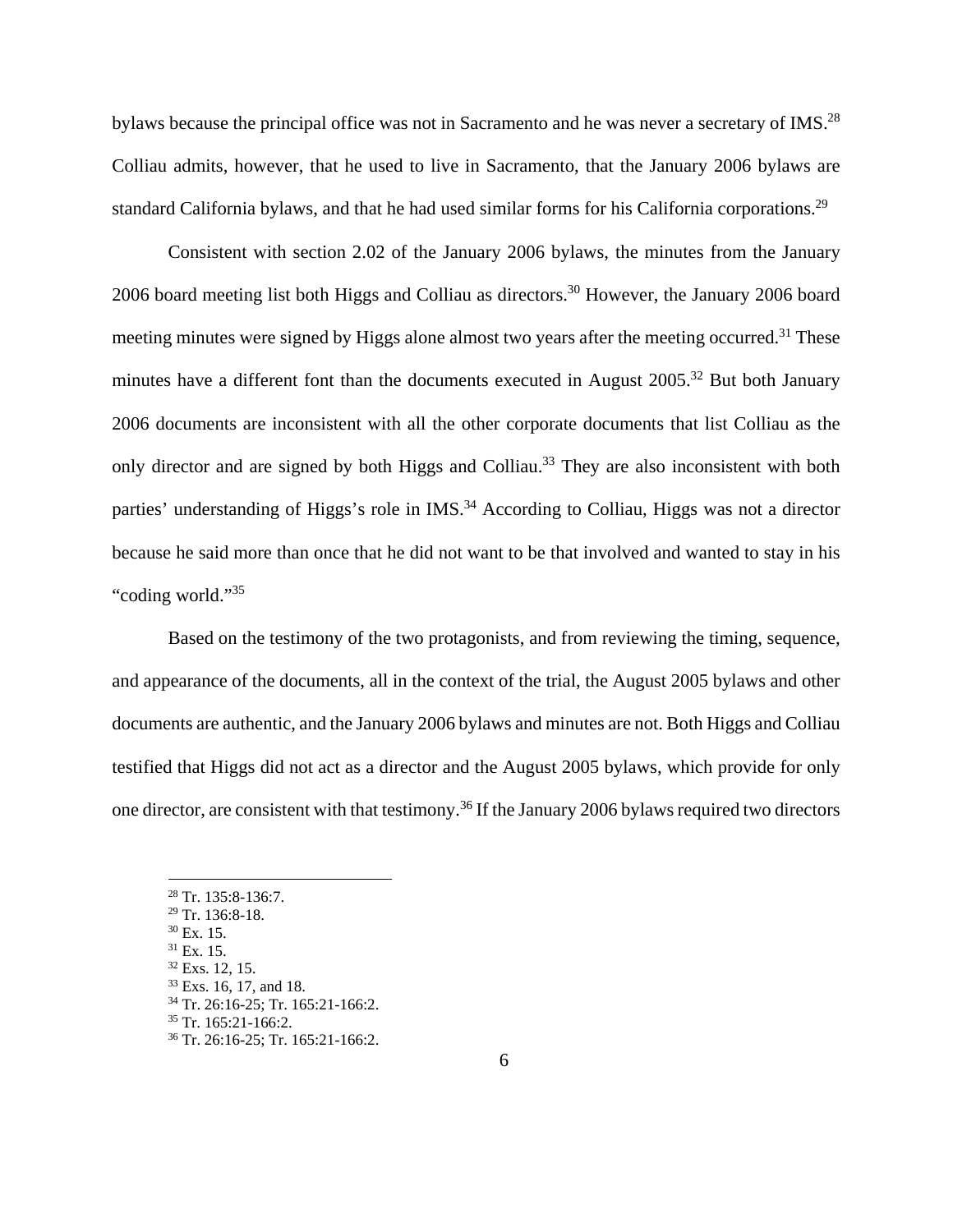who would be the second director, if not Higgs? And if Higgs did not want to be a director, why is he listed as one? This is also inconsistent with the joint pre-trial order, in which the parties agreed that "Higgs represented  $\ldots$  that Colliau was the sole director of IMS."<sup>37</sup> (Higgs again blamed his counsel for failing to remove that statement.)<sup>38</sup> And why were the January 2006 bylaws signed five months after the rest of the formation documents? Why were the minutes from the January 30, 2006 board of directors meeting, signed only by Higgs, and long after the meeting? Why don't these minutes reference the new bylaws? Why wasn't there a shareholders meeting on January 30, 2006 adopting the bylaws? These questions and inconsistencies were not addressed during the trial and they further support the conclusion that the January 2006 bylaws are not authentic. This conclusion also raises serious concerns about Higgs's credibility.

#### **B. The rise and fall of IMS.**

According to Higgs, the parties agreed that Higgs would create the software and, when it was market-ready, they would then form the corporation.<sup>39</sup> Higgs contends that it took him six months, 672 hours, to create the software and that it was a month away from being "market-ready" when IMS was incorporated.<sup>40</sup> This testimony, and the way he "recalled" the hours he spent (exactly 672 hours, or 28 hours/week working on planes and in hotel rooms), was simply not credible. According to Higgs, he licensed the software in exchange for his shares, but admitted that there is no documentation supporting the license or his ownership of the software.<sup>41</sup> However,

<sup>37</sup> Joint Pre-trial Order 82:2, ECF No. 82.

<sup>38</sup> Tr. 98:19-20.

<sup>39</sup> Tr. 20:14-22.

 $40$  Tr. 16:10-19; Tr. 18:17-19:6; Tr. 43:10-21. Higgs testified that he would have billed his time at \$150 an hour so the software was worth \$100,800. Tr. 19:7-20:5.<br><sup>41</sup> Tr. 21:12-21.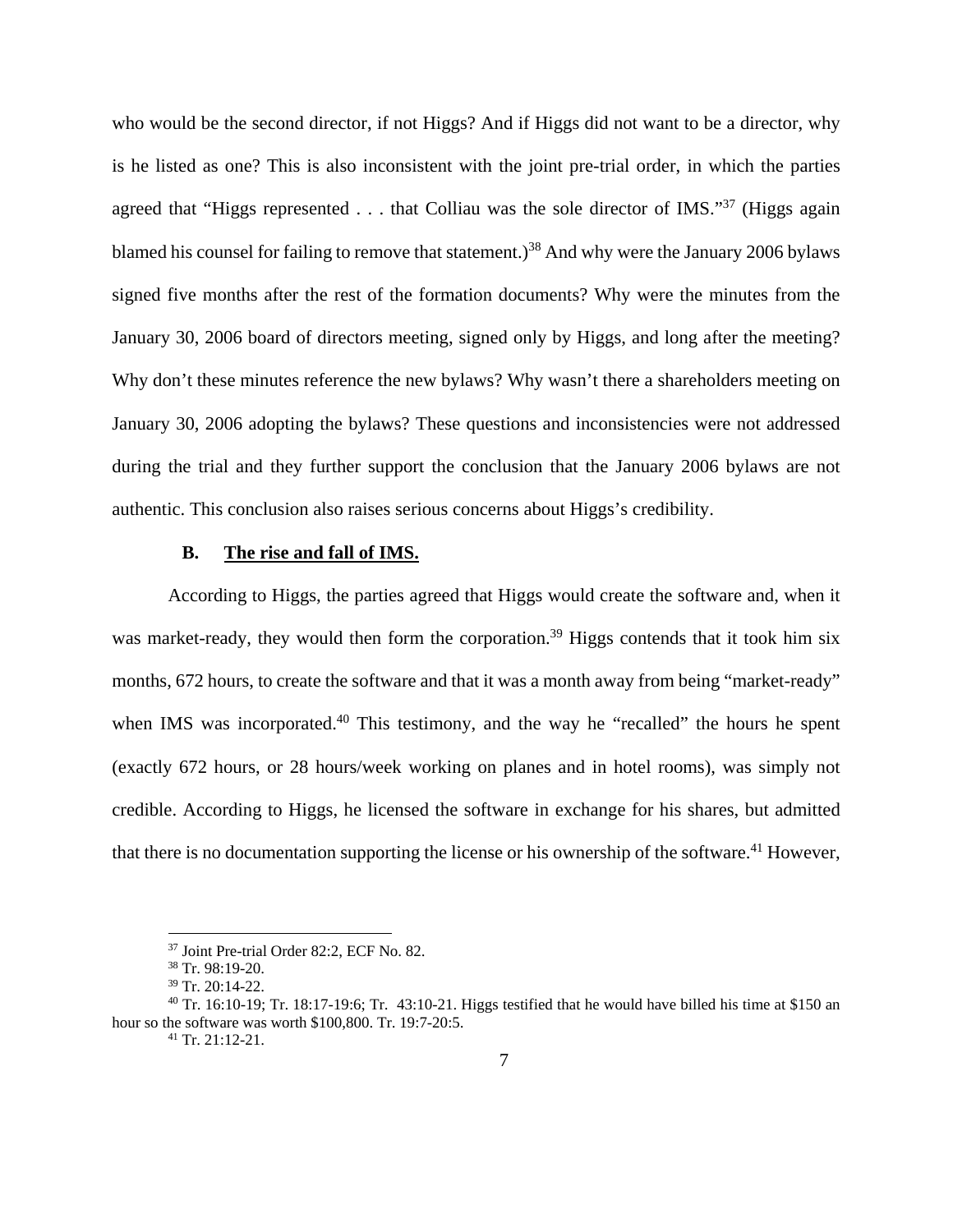in his adversary complaint Higgs said he was to contribute the software with no mention of a license.<sup>42</sup> Again, Higgs blamed his counsel for failing to revise the complaint.<sup>43</sup> According to Colliau, Higgs wrote the software for IMS after its formation.<sup>44</sup> In his testimony, Higgs admitted that he received W-2s from IMS, but claims this was done for "tax purposes" and that he was not actually an employee of IMS.45

Higgs testified that IMS first presented the software to a client in September of 2005 at a conference.46 Colliau agreed that they first presented a demo of the software at a conference, but said that the conference was on November 11, 2005.<sup>47</sup> He remembered the specific date because the patent application for the software is dated one year later, on November 10, 2006, and they had one year from the public demonstration to get the application on file or they would lose the right to patent the software.<sup>48</sup>

Higgs admitted that they submitted a joint patent application for the software that listed both Higgs and Colliau as the inventors and IMS as the owner of the patent.<sup>49</sup> This is entirely consistent with Colliau's description of the contributions both were expecting each other to make to IMS, and inconsistent with Higgs's story. There is no documentation that Higgs owned the software, just a patent application that lists IMS as the owner of the patent and the fact that IMS paid about \$80,000 to patent lawyers for help getting the software patented (the patent was

<u>.</u>

<sup>42</sup> Compl. 1:3, para. 9, ECF No. 1; Tr. 62:12-63:4.

<sup>43</sup> Tr. 63:6-19.

<sup>44</sup> Tr. 196:11-19.

<sup>45</sup> Tr. 100:2-101:3. 46 Tr. 16:20-24.

<sup>47</sup> Tr. 156:18-157:19. 48 Tr. 156:18-157:19.

 $49$  Tr. 63:20-65:4.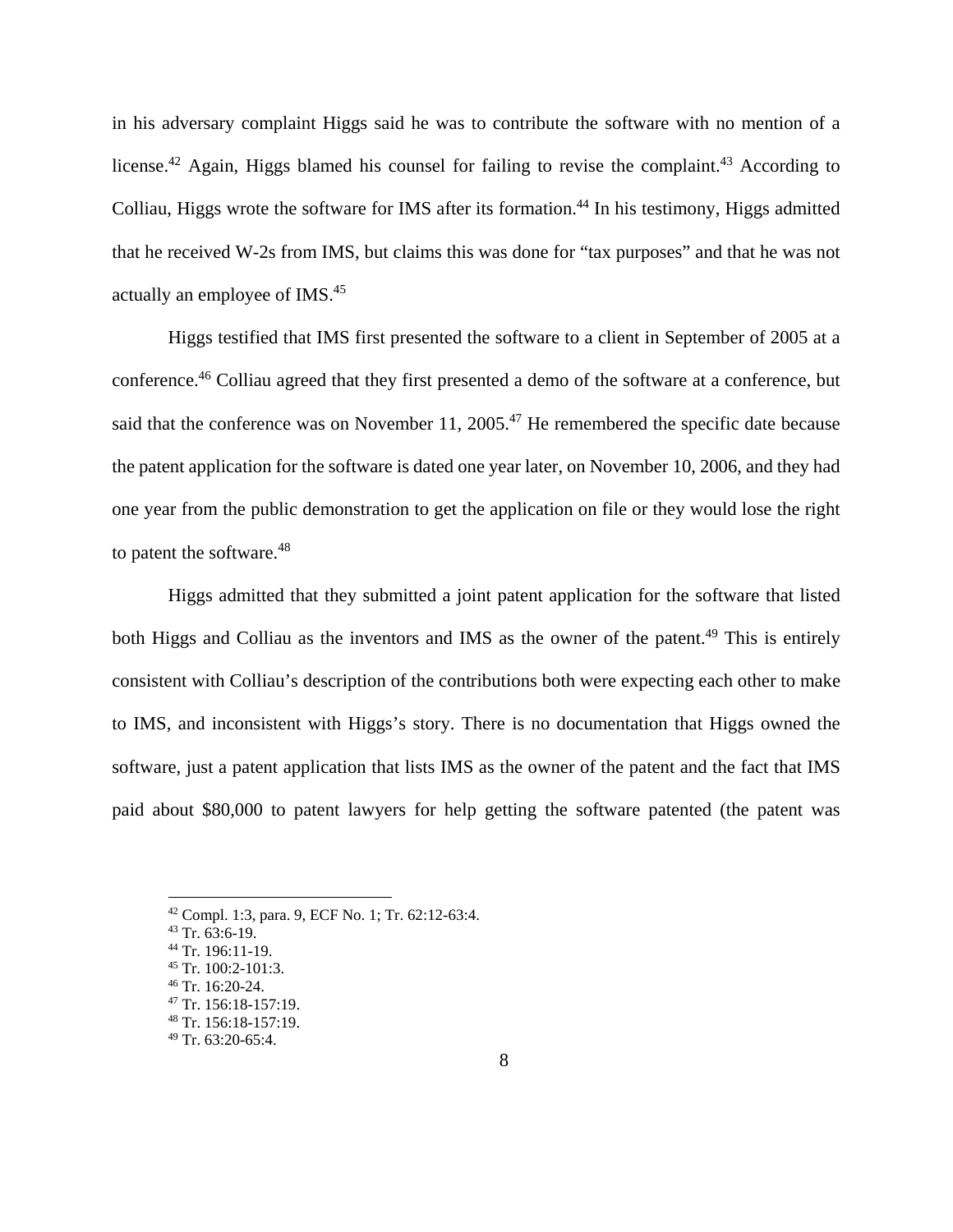ultimately denied).<sup>50</sup> Although the complaint states there were many patent applications pending, Higgs admitted that there was only one.<sup>51</sup> Higgs again blamed this discrepancy on his counsel.<sup>52</sup> Notably, the proposed findings filed by Higgs make reference to "the software that belonged to IMS,"53 which is also inconsistent with Higgs's current story.

From 2005-2010, Higgs worked on maintaining and enhancing the software and Colliau sold the software.<sup>54</sup> During this time, IMS also paid a contractor \$56,000 to write code.<sup>55</sup> According to Higgs, clients were charged a certain dollar amount per appointment to use the software.<sup>56</sup> Colliau testified that they got their first paying customer in July of 2006 and that the business grew from 2006 until 2009 when a competitor entered the market and began taking customers.57

In the summer of 2010, IMS brought in a business consultant and a financial consultant to help accelerate growth of the company.<sup>58</sup> According to Higgs, the consultants concluded that they needed to accelerate sales.<sup>59</sup> In response to this recommendation, Higgs approached Colliau about buying out his shares of IMS.<sup>60</sup> In his testimony, Colliau agreed that the consultants said they needed to increase sales, but that the biggest issue was customers leaving due to the instability of

<u>.</u>

55 Ex. 30-32; Tr. 67:13-69:7.

<sup>50</sup> Tr. 63:20-64:14; and 168:15-16.

<sup>51</sup> Compl. 1:2, ECF No. 1; Tr. 69:8-16.

<sup>52</sup> Tr. 69:8-24.

<sup>53</sup> Proposed Findings of Fact and Conclusions of Law 71:7, ECF No. 71.

<sup>54</sup> Tr. 29:20-30:15.

<sup>56</sup> Tr. 17:8-11.

<sup>57</sup> Tr. 157:20-159:4.

<sup>58</sup> Tr. 31:22-33:12.

<sup>59</sup> Tr. 32:5-12.

 $60$  Tr. 32:23-33:3.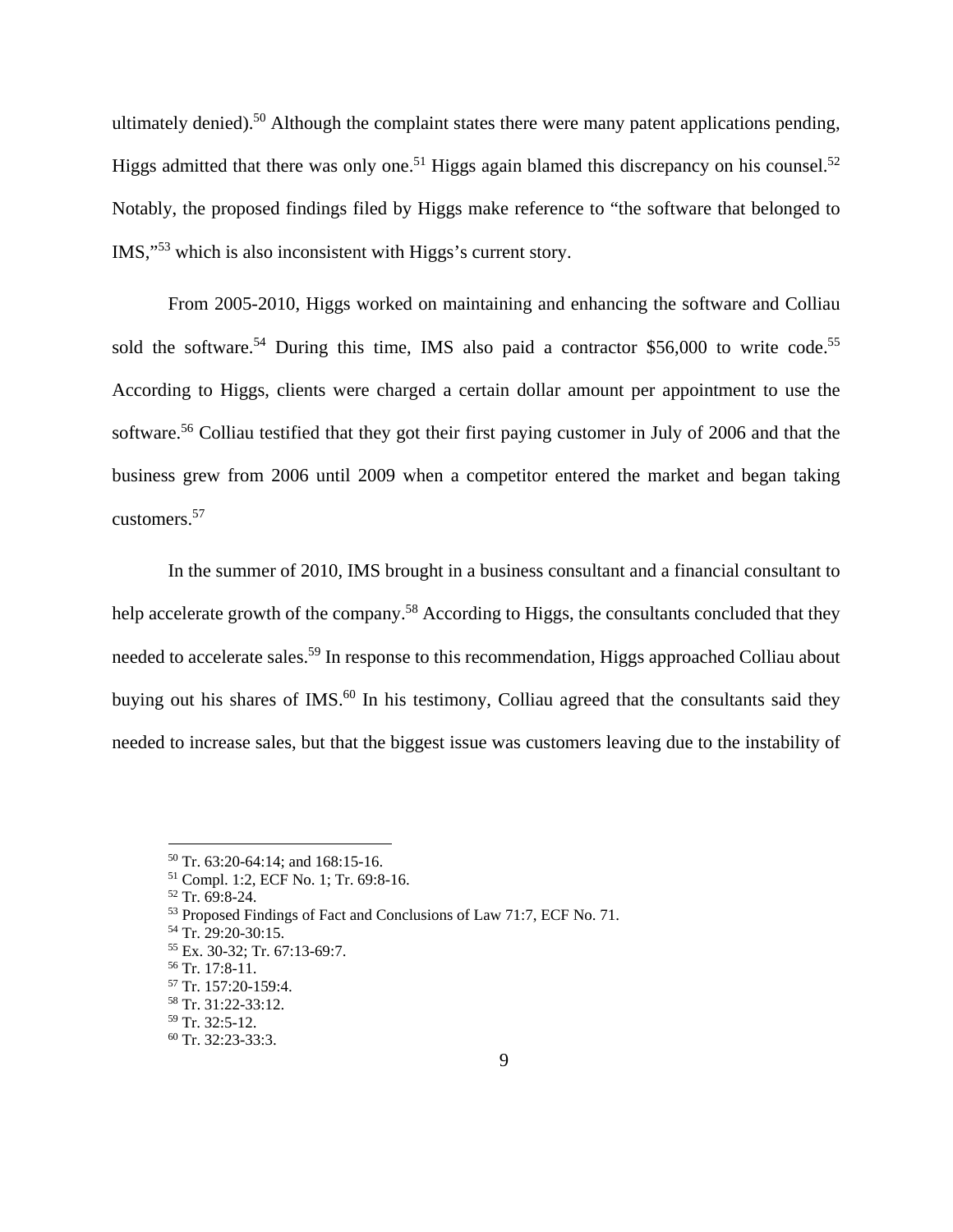the software.<sup>61</sup> After the recommendation, IMS hired a programmer to work full time to fix bugs and stabilize the platform.<sup>62</sup> Higgs contends IMS hired the programmer because they wanted to rapidly accelerate growth.<sup>63</sup> When asked about customer complaints on cross-examination, Higgs danced around whether customers called to complain about problems with the software before finally acknowledging that some of the calls were because of bugs in the software.<sup>64</sup>

To help formulate an offer to buy Colliau's shares, Higgs hired a corporate lawyer and asked to review IMS's Quickbooks files.<sup>65</sup> Higgs does not contend that Colliau withheld the Quickbooks files and Colliau testified that he never denied Higgs access to IMS's financial records.<sup>66</sup> Higgs testified that when he reviewed the Quickbooks, he discovered that IMS had been paying the expenses of Colliau's other businesses and had taken capital contributions out of the corporation.67 On December 14, 2010, Higgs filed a lawsuit against Colliau, Marci Colliau, and Colliau's three other businesses in California state court.<sup>68</sup>

# **C. The payment of distributions and expenses.**

Two of Higgs's many grievances are that Colliau caused IMS to make unequal distributions and that Colliau used IMS funds to pay the expenses of Colliau's other businesses.

1. Distributions.

Higgs contends that Colliau improperly distributed approximately \$113,000 to himself

<sup>61</sup> Tr. 159:22-160:11.

<sup>62</sup> Tr. 160:21-25.

<sup>63</sup> Tr. 102:21-103:2. 64 Tr. 101:20-102:20.

 $65$  Tr. 33:5-10.

<sup>66</sup> Tr. 194:17-195:1.

 $67$  Tr. 34:2-8.

<sup>68</sup> Ex. 1; Tr. 37:4-14. Higgs later amended the complaint to add IMS to the lawsuit. Ex. 3.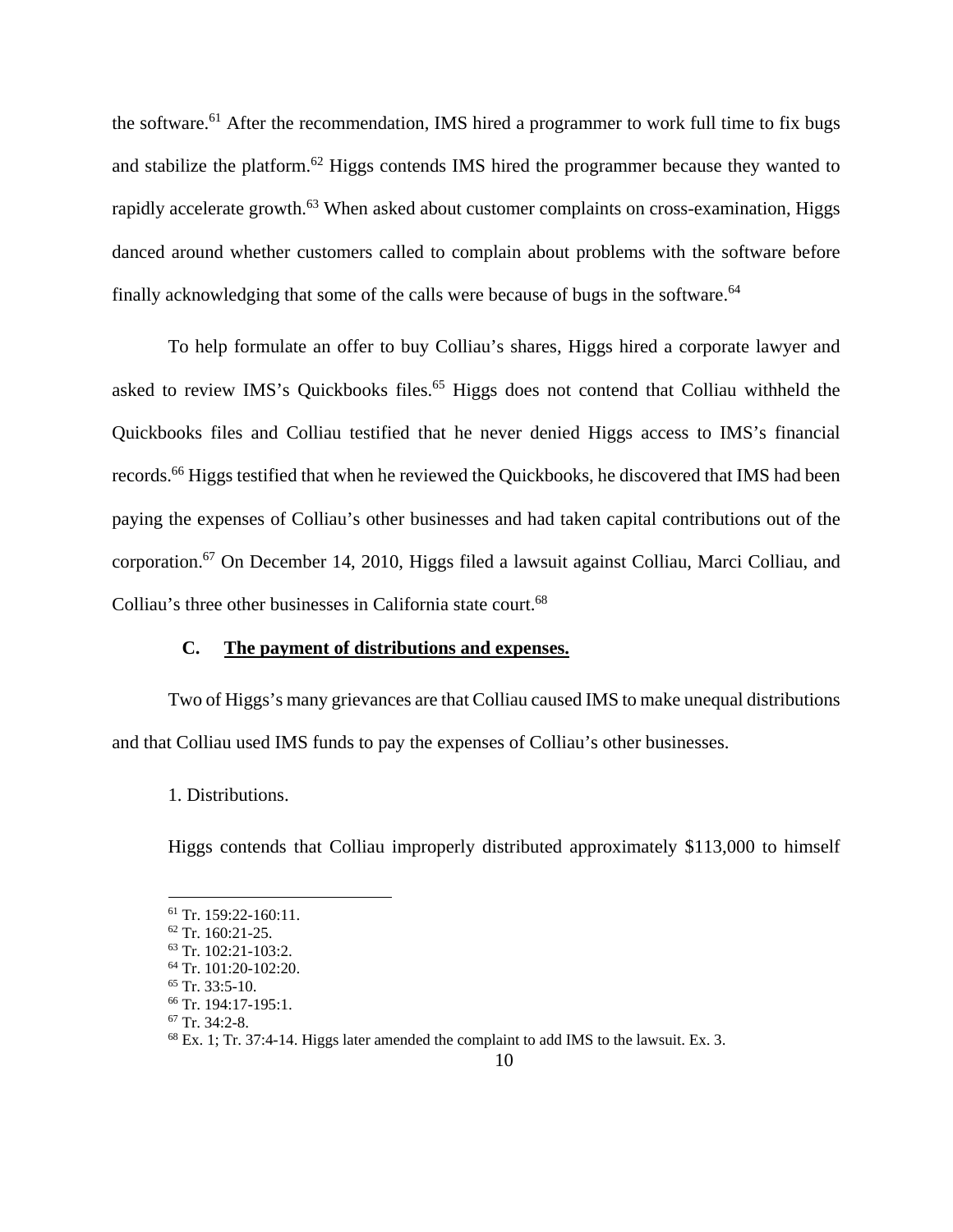without proper approval and without equal distributions to Higgs.<sup>69</sup> Colliau says that the payments were made to repay the \$100,000 loan made to IMS when it formed and were not dividends.<sup>70</sup> IMS's records are inconsistent: the loan was on the capitalization ledger and the loan repayments came out of the capital account, but the notation in the transaction detail says "loan payment."71 There are no meeting minutes showing authorization of the loan to IMS or loan documents in the record.<sup>72</sup> However, there are also no meeting minutes showing that Colliau made a capital contribution.73 (Both Higgs and Colliau testified regarding some emails sent from Higgs that appear to support the characterization of the money as a loan; however, Higgs says he did not write them and they were not properly authenticated during the trial. But when Higgs was asked if he had written an email acknowledging that the investment by Colliau was a loan, his denial was equivocal: "I don't believe I did.").<sup>74</sup> Higgs contends that he should have received 39% of these payments, approximately \$44,000.75

At one point during his testimony Colliau said the distributions were "repayment[s] on the initial investment,"76 but this one statement seems more like a lack of sophistication. In fact, the preceding question regarding the payments was, "were these dividends to you" and he answered "[t]hey were not."77 In all, Colliau's testimony regarding the events that led to the formation of

<u>.</u>

<sup>69</sup> Tr. 57:6-58:3.

<sup>70</sup> Tr. 169:24-170:7.

<sup>71</sup> Tr. 169:24-170:7.

 $72$  Tr. 110:2-7.

<sup>73</sup> Tr. 110:8-11.

<sup>74</sup> Ex. 28; Tr. 71:25-74:14; 121:16-125:20; 169:4-23. Colliau testified that an IT professional printed the emails from the IMS server. To properly authenticate the emails under Rule 901, the IT professional needed to testify, but did not. *See* FED. R. EVID. 901. 75 Tr. 58:15-21.

 $76$  Tr. 170:17-21.

 $77$  Tr. 170:17-18.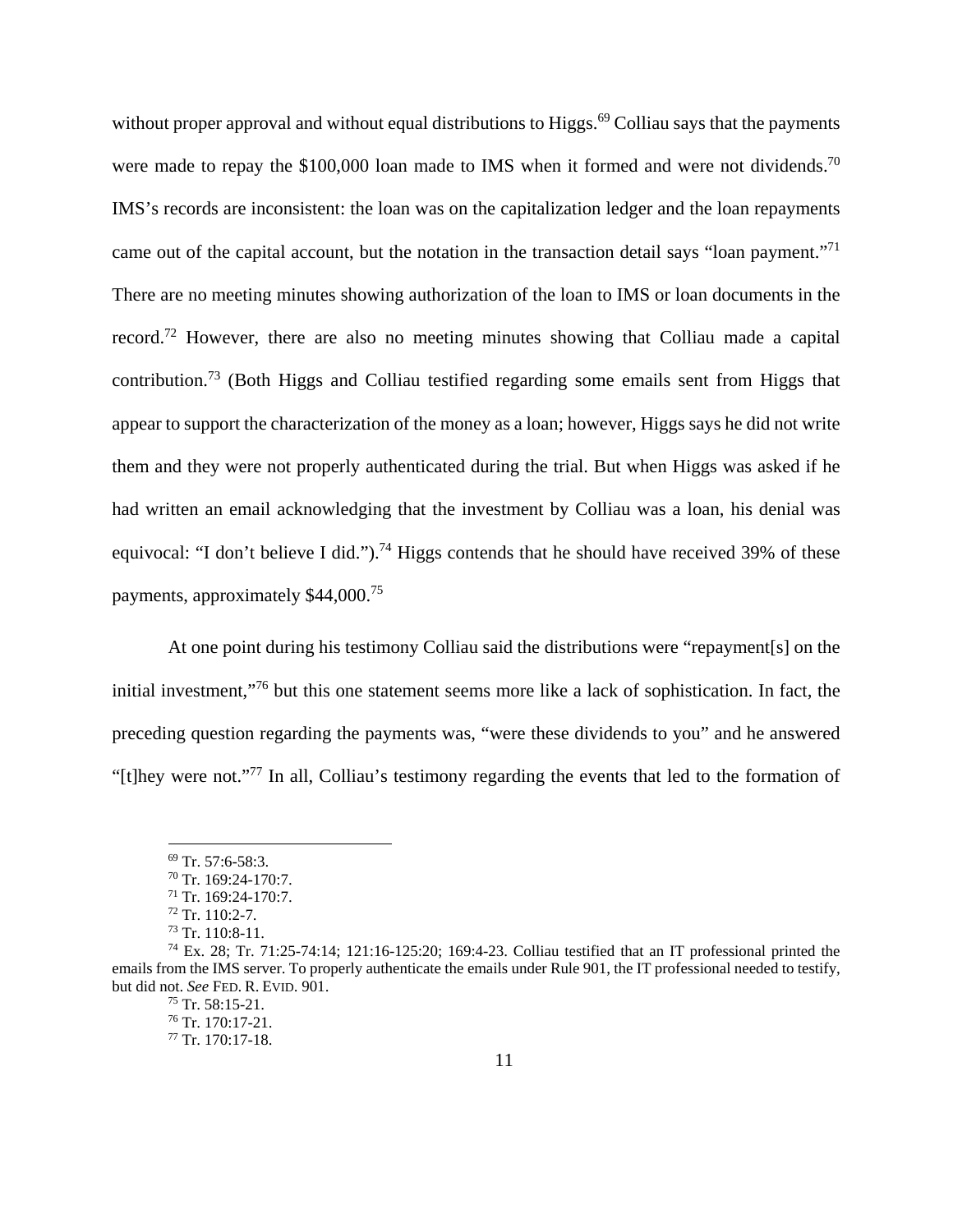IMS was far more credible than that of Higgs. Additionally, his testimony about the bylaws aligns far more closely to what the actual corporate documents say. And, his testimony about the software aligns with the filings made with the Patent Office, whereas Higgs's testimony does not. Finally, as described below, Colliau's testimony about the expenses was far more credible than [was] Higgs's. Taking all this into consideration, as well as the testimony of Higgs and Colliau on this issue, the payments that total approximately \$113,000 were repayments of a loan.

Higgs says IMS's records show additional unequal distributions of \$25,588 (74.7%) in dividends paid to Colliau and \$8,670 (25.3%) paid to Higgs.<sup>78</sup> He contends that he was shorted \$7,225 in dividends.<sup>79</sup> However, IMS's records also show that Higgs received an additional \$6,500 from IMS in the form of a loan in 2008.<sup>80</sup> IMS then credited a distribution to Higgs to repayment of this loan.81 According to Colliau, the accountant converted the \$6,500 in the books from a payment to a note receivable at Higgs's request because Higgs did not want to report the income for tax reasons.<sup>82</sup> Higgs denies receiving the \$6,500 or knowing about the loan.<sup>83</sup> Once again, Colliau's testimony was more persuasive and with the \$6,500 properly treated as a dividend, IMS paid dividends to the shareholders in amounts that were very close to their respective percentages of ownership in IMS.84

 $78$  Tr. 54:4-13. This does not include the \$100,000 that Colliau contends were loan repayments.

<sup>79</sup> Tr. 54:14-23.

<sup>80</sup> Ex. 49; Tr. 168:20-169:3.

<sup>81</sup> Tr. 168:20-169:3.

<sup>82</sup> Tr. 168:20-169:3.

<sup>83</sup> Tr. 54:25-55:7.

<sup>&</sup>lt;sup>84</sup> According to Higgs and including the \$6,500 in the distributions, IMS paid dividends of \$40,758 in total. Using the 39% to 61% split, the correct dividends should have been \$24,862 to Colliau and \$15,895 to Higgs. Tr. 54:16-23. Adding the \$8,670 Higgs admits to receiving to the \$6,500 loan equals \$15,170. So, if these numbers are correct, Higgs received \$725 less than he should have received.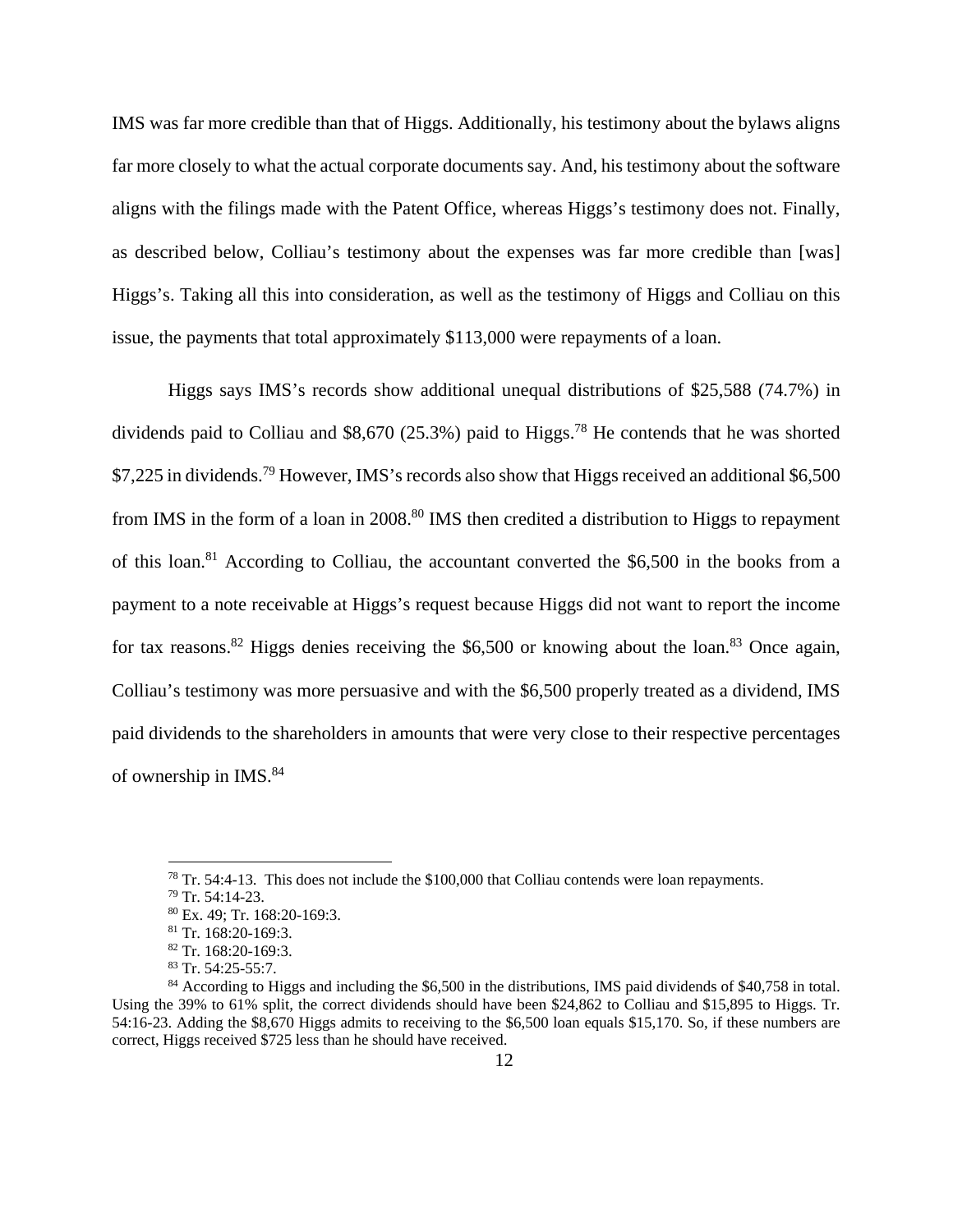2. Expenses.

According to Higgs's testimony, after reviewing the Quickbooks files he also found approximately \$133,000 of expenses he contends IMS improperly paid on behalf of Colliau's other businesses.85 However, during a deposition he said \$88,000 was taken out of the company and the state court complaint lists  $$80,854$  in expenses.<sup>86</sup> On cross-examination, Higgs testified that he forgot about the longer list of expenses during his deposition in July 2016.<sup>87</sup> He testified that upon reviewing the records in preparation for this trial, he found the longer list of improper expenses that he used during a hearing in state court.<sup>88</sup> But the state court only awarded damages of \$50,000 (trebled) and his testimony was unclear on whether the separate list was actually used at that hearing.<sup>89</sup> Although Higgs said that the list in the state court complaint was only a subset of the improper expenses, he did not supplement the list when he filed this adversary proceeding.<sup>90</sup>

Essentially, Higgs argued that because IMS and Colliau's other businesses shared a work space the businesses should have shared the expenses equally.<sup>91</sup> One of the challenged expenses was rent.<sup>92</sup> During trial, Higgs admitted that he had no familiarity with the rental market for the type of space used and just argued that IMS should have only paid 25% of whatever the correct rent should be for the space.<sup>93</sup> Although Higgs contended that Colliau's other businesses were

 $85$  Ex. 76; Tr. 35:21-36:20. Exhibit 76 includes the list of challenged expenses with a subtotal through 2010 of \$133,415, but the total amount listed is \$184,298.<br><sup>86</sup> Tr. 34:9-19; Tr. 74:18-75:3.

<sup>87</sup> Tr. 80:12-24.

<sup>88</sup> Tr. 34:4-23; Tr. 79:4-15. 89 Tr. 79:4-81:20.

<sup>90</sup> Tr. 34:12-19; Compl. ECF No. 1.

<sup>&</sup>lt;sup>91</sup> Tr. 76:2-20; 112:4-16.

<sup>92</sup> Ex. 4:4-7; Tr. 171:5-12.

<sup>93</sup> Tr. 76:13-20.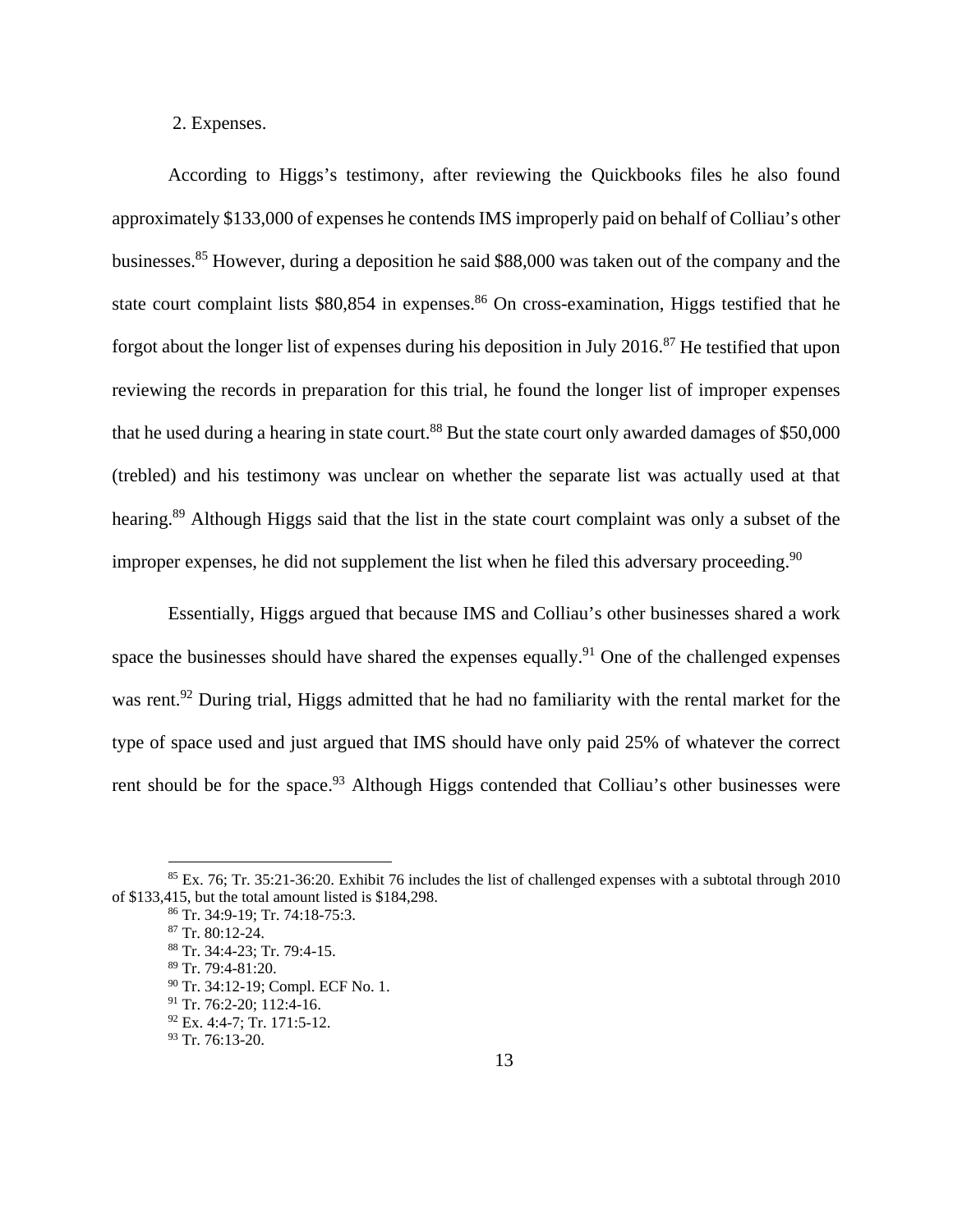using a majority of the space until 2010, the listed expenses show that Colliau did not charge IMS rent until November of 2009.<sup>94</sup> Colliau also gave credible and detailed testimony regarding IMS's use of the majority of the office space and testified that he did not charge IMS for rent, internet, landscape services, cleaning services, utilities, or a printer from 2005-2008 because IMS simply could not afford to pay those expenses.<sup>95</sup> After walking through the rent issue on crossexamination, Higgs first said he did not believe IMS paid rent 2005-2007, but then seemed to walk back on that and said his state court lawyer just did not include rent for those time periods because they were only trying to add specificity to the state court complaint to get past a demurrer.<sup>96</sup> But why would counsel only add some expenses and not others if there was a concern about specificity in the complaint?

In addition, during Colliau's testimony, Colliau identified several of the other listed expenses as IMS expenses and supply reimbursements.<sup>97</sup> He testified that it was common practice to spend money on behalf of IMS and then seek reimbursement.<sup>98</sup> Another expense Higgs challenged was a \$5,650 expense for moving and storing furniture because he did not see in Quickbooks where IMS bought any furniture.<sup>99</sup> However, Colliau testified convincingly that IMS purchased the furniture for the cost of moving and storing it and later sold it for \$14,500, a profit of \$8,850.100 Higgs testified that he took this expense out when presenting the damages for the purposes of the default judgment because he "wanted to be ultra-conservative," but admitted that

<sup>94</sup> Ex. 4:6-8; Tr. 75:8-76:12; Tr. 173:2-17.

<sup>95</sup> Tr. 173:2-174:20.

<sup>96</sup> Tr. 78:1-17. 97 Ex. 79.4; Tr. 171:20-173:1.

<sup>98</sup> Tr. 172:19-22.

<sup>99</sup> Tr. 112:19-113:11, 114:11-115:24.

<sup>100</sup> Tr. 174:21-176:23.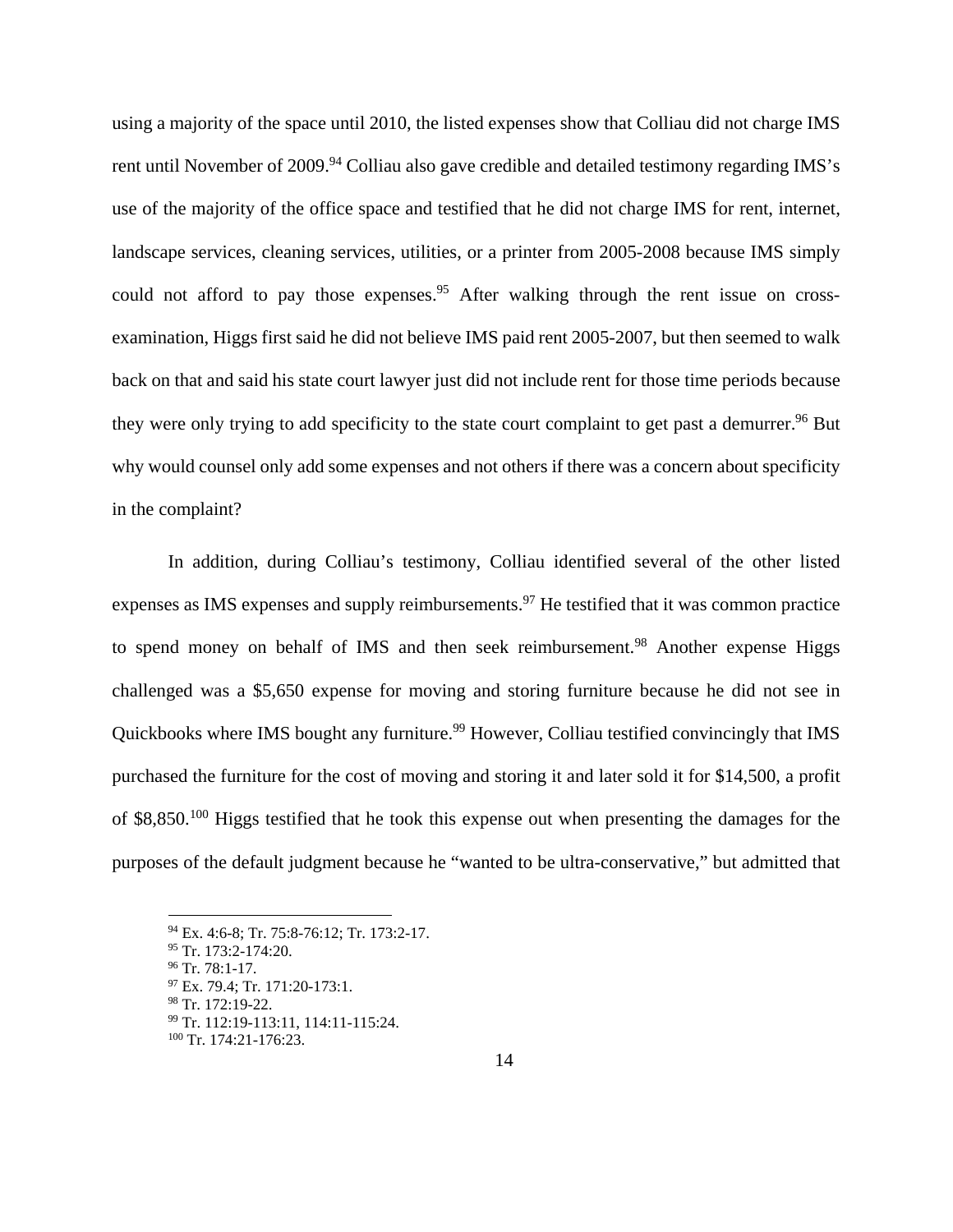the expense was included in the exhibits attached to the complaint in this adversary proceeding.<sup>101</sup>

In the longer list of improper expenses that Higgs used in the state court hearing, Higgs also challenged a category of expenses to DMC Professional Services.102 According to Higgs, these expenses were for Denis Candler, who worked as a contractor for IMS and one of Colliau's other businesses.103 According to Higgs, Candler did sales work and performed inspections.104 For this work, he was paid 50% by IMS and 50% by United.<sup>105</sup> Higgs argued that Candler spent more of his time working for United and so the  $50/50$  split was unfair to IMS.<sup>106</sup> Higgs provided exhibits that included a detailed analysis of Candler's time, but he was not able to support the analysis when he testified because it appeared he failed to account for time Candler spent working on the weekends in his analysis.<sup>107</sup> All in all, Higgs failed to show that Candler was overpaid by IMS.

In total, Colliau's testimony regarding the reimbursement of expenses by IMS, and allocation of shared expenses among IMS and Colliau's other companies was credible and far more persuasive than Higgs's testimony and his list of allegedly improper expenses.

## **D. The issuance of additional stock.**

According to Higgs, around the time he asked to buy Colliau's shares of IMS, Colliau began sending emails contending that IMS did not have enough operating income to cover its expenses and would need to issue more shares.<sup>108</sup> Then, on November 11, 2010, IMS held a special

<sup>&</sup>lt;sup>101</sup> Tr. 113:12-116:15.<br>
<sup>102</sup> Ex. 76.<br>
<sup>103</sup> Tr. 81:21-24.<br>
<sup>104</sup> Tr. 81:25-83:4.<br>
<sup>105</sup> Tr. 83:5-10.<br>
<sup>106</sup> Ex. 72.1; Tr. 87:15-19.<br>
<sup>107</sup> Ex. 72.1-72.3; Tr. 82:7-93:2.<br>
<sup>108</sup> Tr. 33:11-24.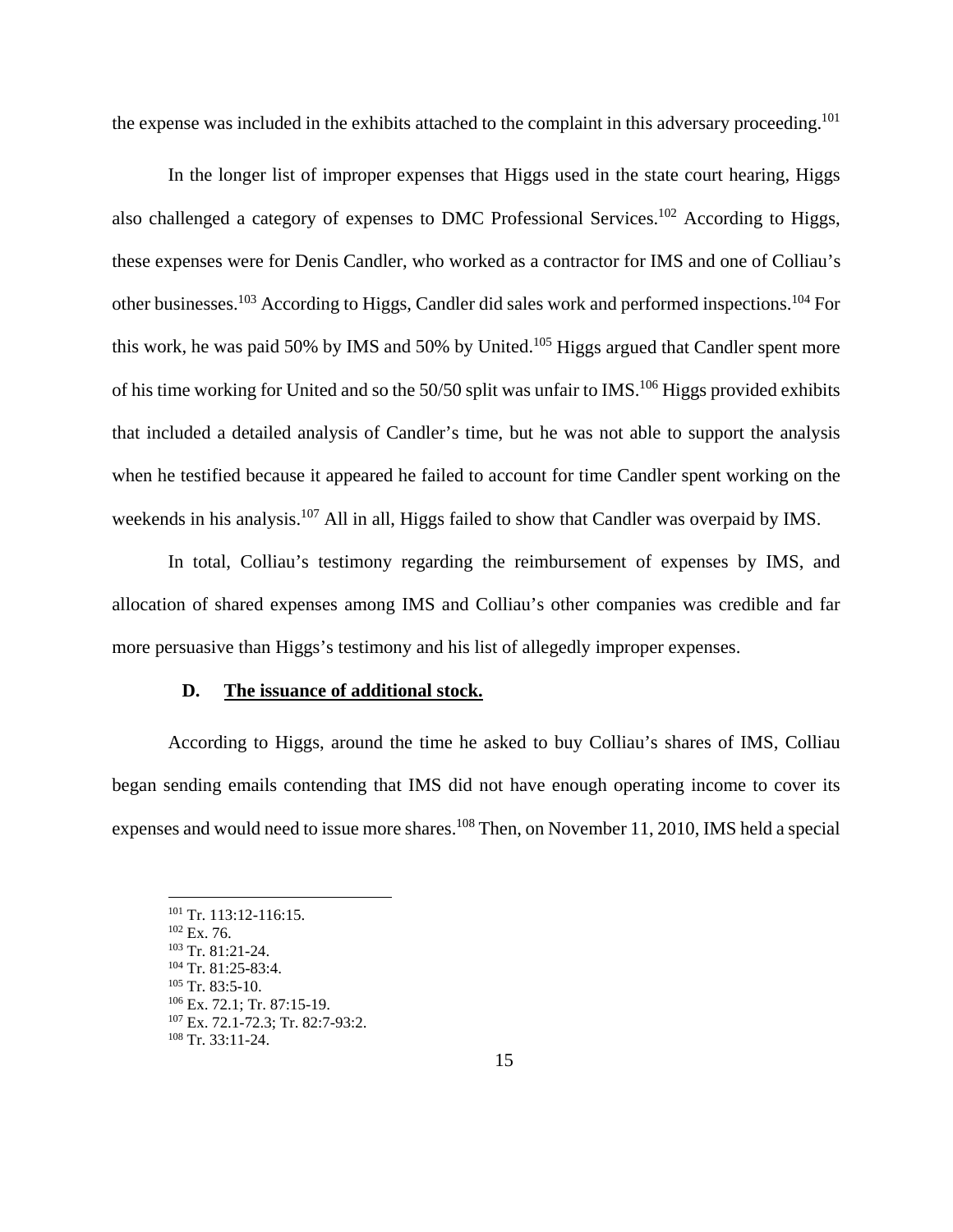meeting of the board of directors.109 At that time, Colliau was the only director and thus the only director present.<sup>110</sup> Higgs admitted to receiving notice of this meeting because the notice was taped to his front door.<sup>111</sup> At the meeting, the board adopted a resolution that authorized the issuance of 50,000 additional shares of Class A common stock with a value of \$1.00 per share.112 The resolution also provided that Colliau would have the right to purchase 30,500 shares and Higgs would have the right to purchase 19,500 shares and that this right (described as a "right of first refusal") would expire on November 22, 2010, with an additional right to purchase shares that expired on November 29, 2010.<sup>113</sup> During this same meeting, the board terminated Higgs as an officer and appointed Dennis Candler as Secretary.<sup>114</sup>

Higgs testified that he did not purchase the stock in response to this resolution because IMS would not need to issue more stock to raise money if it were not paying the expenses of Colliau's other corporations.115 So Higgs had the opportunity to buy additional shares, but chose not to. Higgs also argued that Colliau did not have authority to issue the additional shares because the shareholders did not authorize the action, but Colliau was the majority shareholder and Higgs's vote would not have changed the outcome.<sup>116</sup> Higgs also argued that Colliau lacked authority to issue the shares because he was the only director and the January 2006 bylaws required more than one director.117 But, as discussed earlier, the August 2005 bylaws govern and do not require two

<sup>&</sup>lt;sup>109</sup> Ex. 19.<br>
<sup>110</sup> Ex. 19:1.<br>
<sup>112</sup> Ex. 19:2, Resolution 1.<br>
<sup>113</sup> Ex. 19:2, Resolution 1.<br>
<sup>114</sup> Ex. 19:2, Resolution 2, 3.<br>
<sup>115</sup> Tr. 38:11-39:10.<br>
<sup>116</sup> Tr. 39:11-19.<br>
<sup>117</sup> Tr. 39:20-40:16.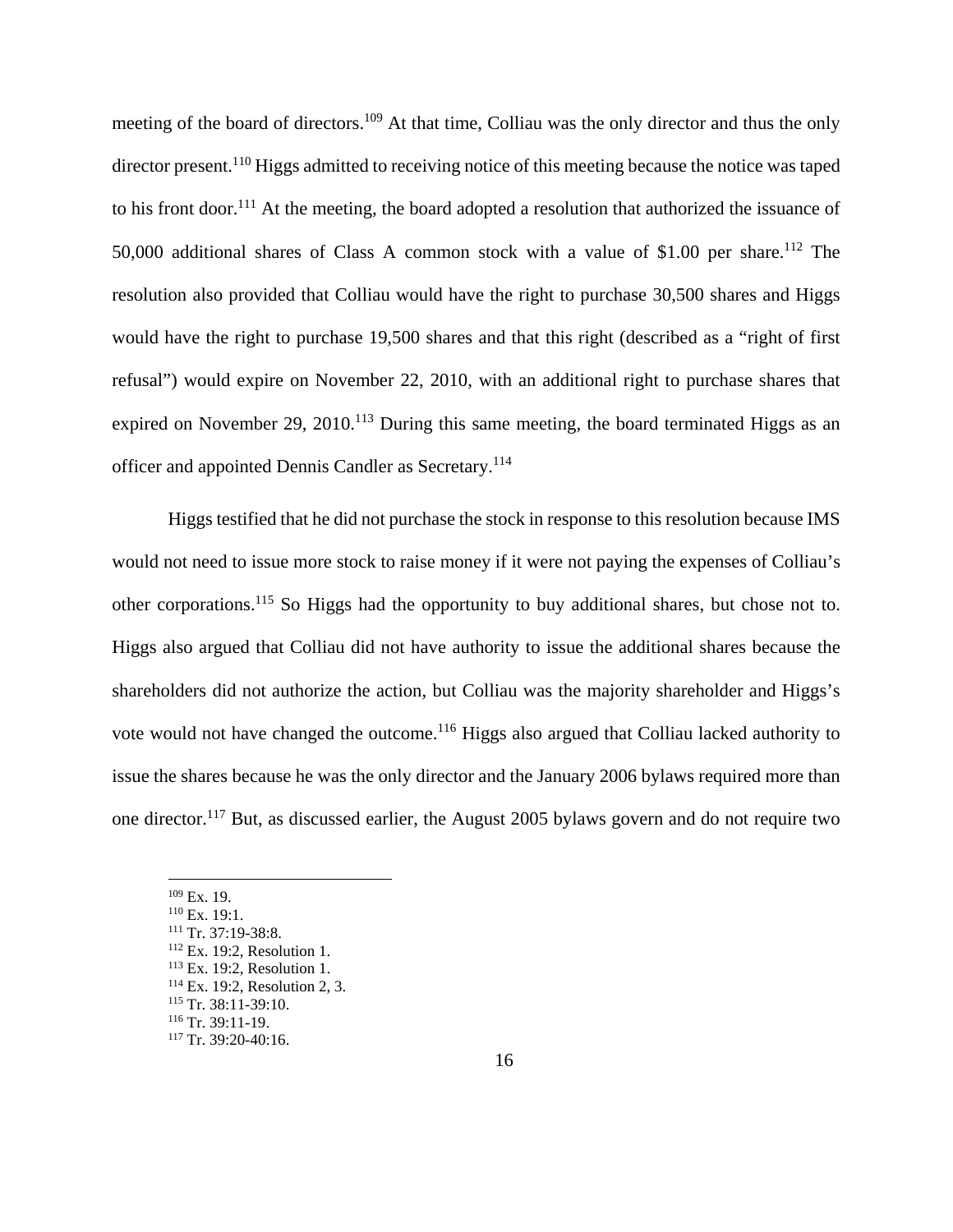directors.

# **E. The 8/24/11 ratifications.**

On August 24, 2011, IMS held a shareholder's meeting.118 The meeting minutes indicate that Colliau was the only shareholder in attendance, representing  $50,061$  shares.<sup>119</sup> According to Higgs, the minutes show that Colliau ratified every transaction in the IMS Quickbooks.<sup>120</sup> The minutes show 2,233 resolutions from that meeting, including one that made Marci Colliau a director of IMS.<sup>121</sup> The day before this meeting, it appears that Colliau caused IMS to issue a 39 share stock certificate to Higgs.122 (Apparently, Colliau was of a view as of the time of this meeting that only 100 shares were actually sold—61 to himself and 39 to Higgs—and so testified at trial.<sup>123</sup> But if it's true that only 100 shares were sold initially in 2005, why was Higgs not sent the stock certificate until August of 2011? In any event, the August 2005 corporate documents reflect the initial issuance of 50,000 shares with no indication that those shares were retained as treasury stock and not sold. Since the August 2005 corporate documents have been relied on for other issues, they will control over Colliau's contrary testimony.)

It is difficult to know what to make of these activities, other than that they appear to have been a misguided attempt to affect the then pending state court litigation.<sup>124</sup> But it is hard to see how Higgs was damaged by these actions because, as the majority shareholder, Colliau would

 $^{118}$  Ex. 66:1.<br> $^{119}$  Ex. 66:1.

<sup>&</sup>lt;sup>120</sup> Tr. 48:16-49:21.<br><sup>121</sup> Ex. 66:2, 66:303.<br><sup>122</sup> Ex. 19.3.<br><sup>123</sup> Tr. 153:22-154:3.<br><sup>124</sup> Tr. 195:21-196:1.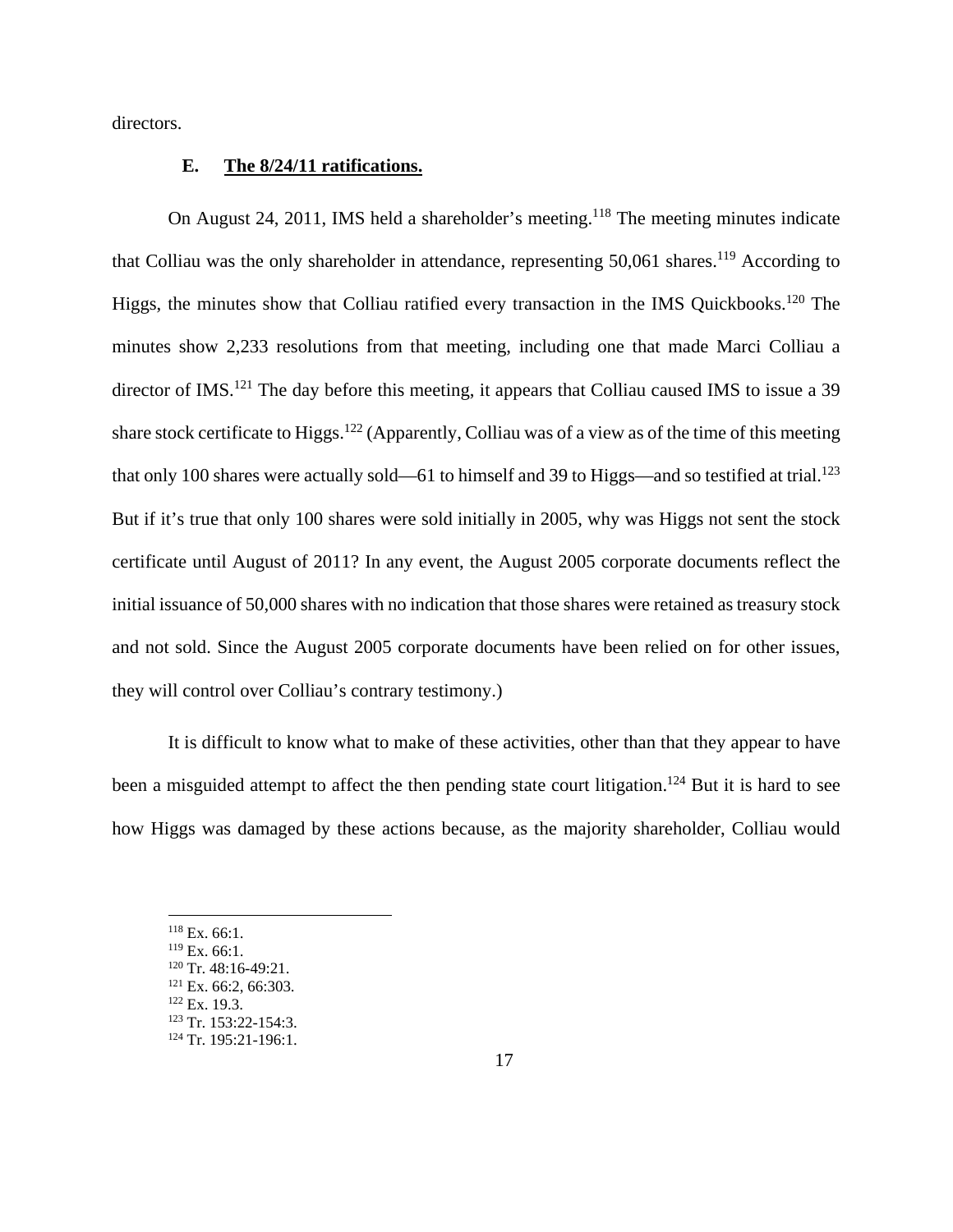have outvoted Higgs had he objected to the resolutions. And it appears that the state court would agree with this reasoning because, according to Colliau's undisputed testimony, when Higgs attempted to get a temporary restraining order from the state court removing Colliau as director, it denied the request on the grounds that Colliau's majority ownership of shares gave Colliau the ultimate right to direct matters as he chose. $125$ 

# **F. The sale of IMS's assets.**

According to Colliau, IMS's competitor took over the market and IMS "continued to bleed off clients and revenue" because the software was unreliable and unstable.<sup>126</sup> In November 2012, IMS sold the majority of its assets, including the software, to an entity named PercepCo, LLC for \$35,200.<sup>127</sup> Higgs contends that he was not given notice of the sale.<sup>128</sup> Colliau testified that he did not recall whether he gave notice to Higgs and had no record of the board meeting where this sale was authorized.<sup>129</sup> Nor was any evidence offered to suggest that Higgs received any of the proceeds.

Although the IMS assets sold for \$35,200, Higgs contends the assets were worth at least \$200,000 to \$300,000 considering the amount of time he spent developing the software and IMS's customers.130 Higgs's opinions as to value are not credible in light of his questionable testimony about how he computed the time he spent on the software, and in light of Colliau's testimony about the unstable software and IMS's dwindling customer base. The best indication of the software's

<sup>&</sup>lt;sup>125</sup> Tr. 166:5-167:4.<br><sup>126</sup> Tr. 155:19-160:11.<br><sup>127</sup> Ex. 19.1:2; Tr. 41:21-43:5.<br><sup>129</sup> Tr. 42:6-43:5.<br><sup>129</sup> Tr. 145:13-146:11.

 $130$  Ex. 19.1:2; Tr. 44:11-13.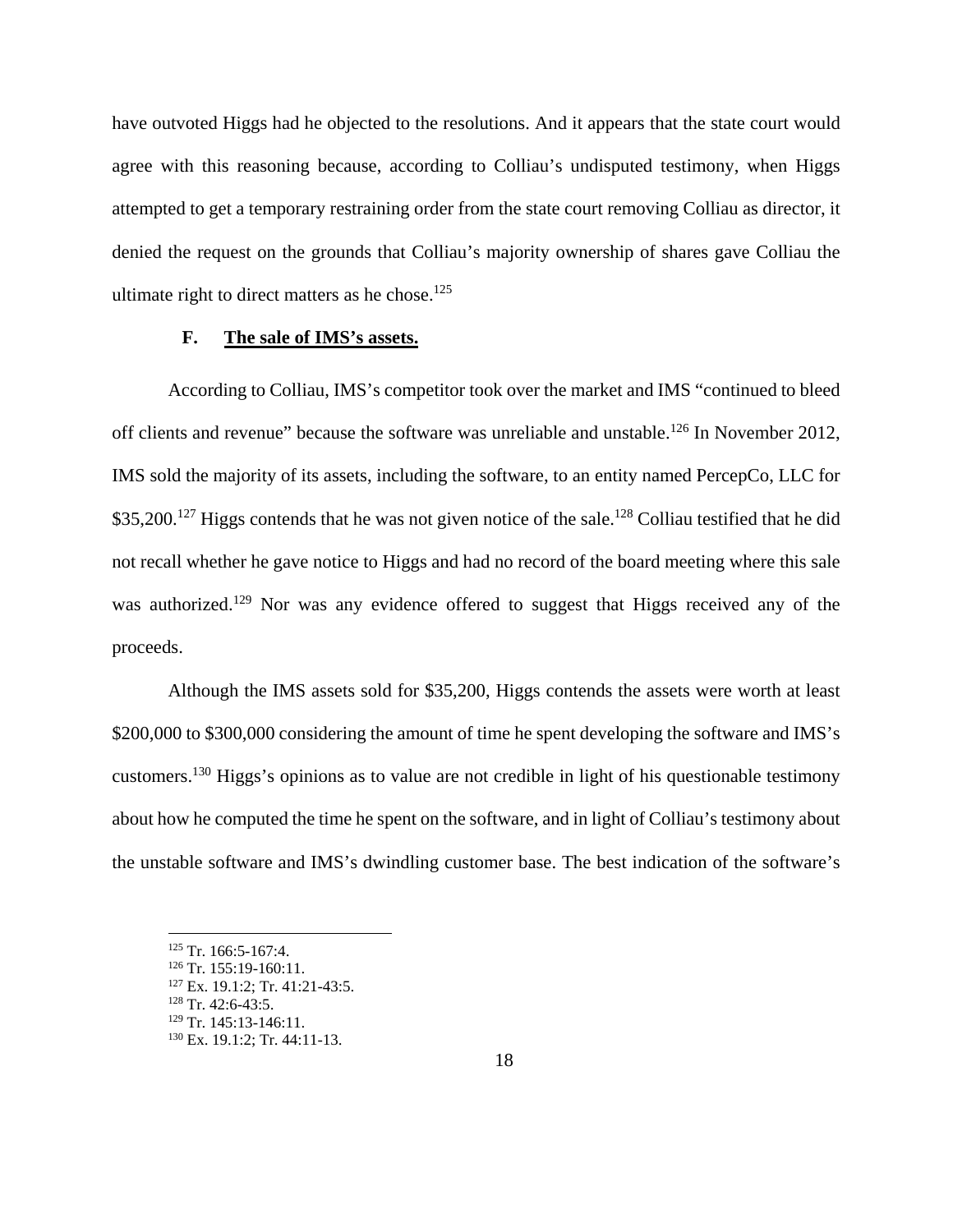value from the available record, apart from the actual sale price of \$35,200, is the fact that in April 2014 Higgs offered to buy the assets back from PercepCo for around  $$40,000$ .<sup>131</sup> And when PercepCo later offered to sell the assets to Higgs for \$120,000, he rejected the offer.<sup>132</sup> Based on Higgs's own actions, the assets of IMS could not have been worth more than \$40,000, and were probably worth considerably less based on Colliau's credible testimony about the instability of the software and the inroads being made by IMS's competitors.

In his testimony, Higgs raised several other issues with the sales contract. First, Higgs noted that one of the representations in the contract was that the seller had "good and marketable title to the Purchased Assets, free of any encumbrance, lien or other claim of any kind, with full right and power to sell the Purchased Assets."133 Higgs argued that IMS only had a license and did not have title to the software code, but, as discussed above, there is no documentation to support this assertion.134 Next, Higgs argued that IMS did not have authority to sell the assets because the sale was not approved by all the shareholders.<sup>135</sup> Finally, Higgs noted another of the seller's representations which states:

(d) No Encumbrances; No Litigation. There are no liens or encumbrances of any kind affecting the Purchased Assets. There are no pending, outstanding, or, to Seller's knowledge, threatened claims, suits, proceedings, judgments, or orders against or involving Seller or any of the Purchased Assets that will materially adversely affect the Purchased Assets or Seller's ability to fulfill its obligations under the Agreement.<sup>136</sup>

<sup>&</sup>lt;sup>131</sup> Ex. 81; Tr. 94:15-21.<br><sup>132</sup> Ex. 81; Tr. 94:8-95:6.<br><sup>133</sup> Ex. 19.1:3; Tr. 46:19-47:1.<br><sup>134</sup> Tr. 21:12-21; Tr. 46:19-47:1.<br><sup>135</sup> Ex. 19.1:9; Tr. 47:2-8.<br><sup>136</sup> Ex. 19.1:3.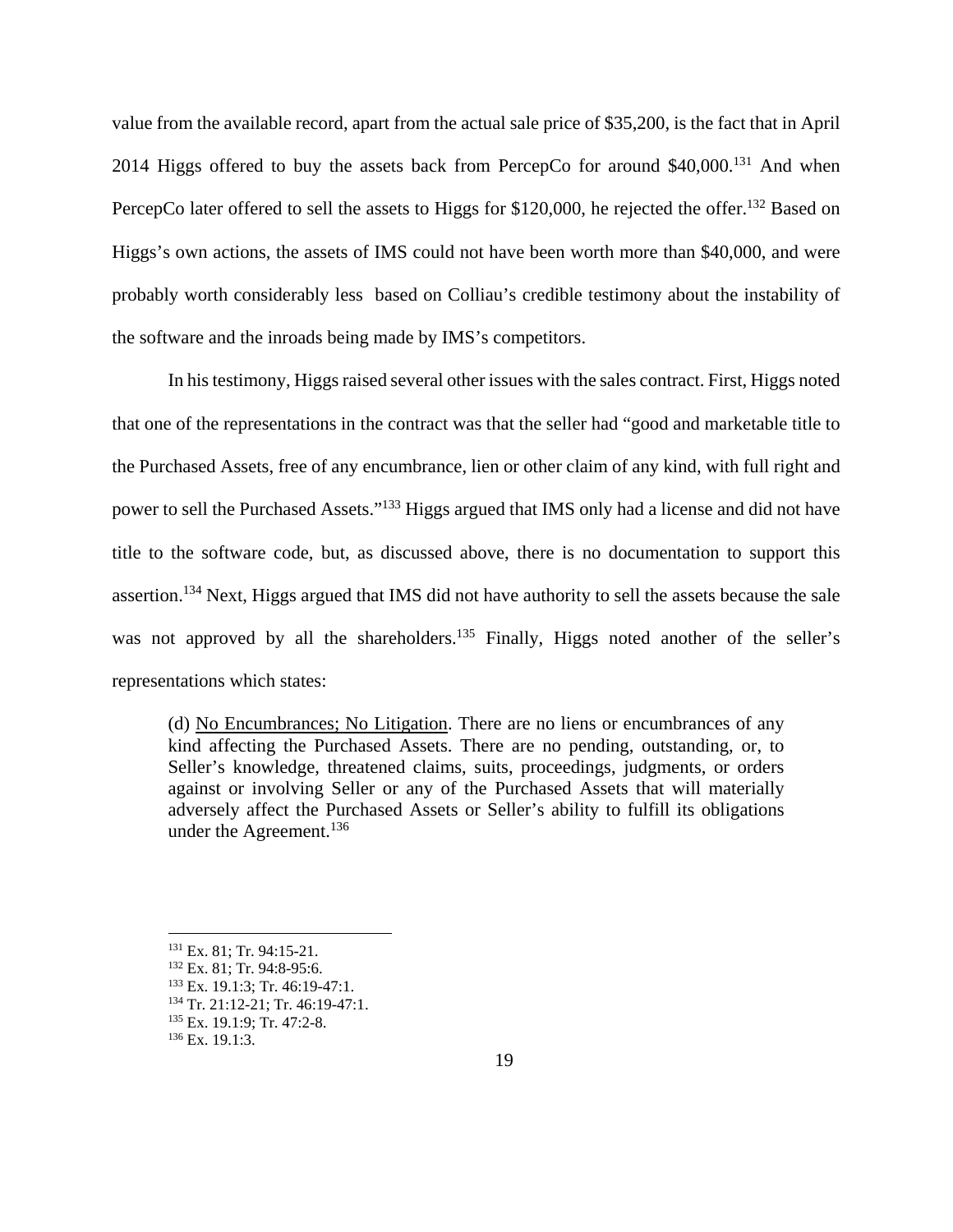Higgs pointed out that this representation was wrong because of the California lawsuit.<sup>137</sup> Colliau asserts that the representations were true because IMS "did not have any of those elements against them."138 He also noted that the buyer's counsel had a copy of the complaint from the California lawsuit and drafted those provisions in the sales contract.<sup>139</sup>

For the most part, where the stories told by the parties about the formation of IMS and the flow of funds from IMS are in conflict, Colliau's story is far more credible than the story offered by Higgs. This is in large part because Colliau's story simply aligned far better with the documents and overall chronology of events, but also because Higgs's testimony was not credible on other points, such as his re-creation of time spent on the software, and his constant criticism his (various) lawyers for getting things wrong in the pleadings. To be sure, Colliau is not without criticism. It appears he testified in his deposition that a payment of \$92,000 to his California attorney, Michael McClelland, was for attorney fees and later reversed his testimony to say that it was repayment of money advanced for real estate improvements.<sup>140</sup> But the limited context made it impossible to tell if this was a false statement or a simple misunderstanding. More significantly, though, Colliau also failed to give Higgs notice when he authorized the sale of IMS's assets and it appears he may not have given Higgs his share of the proceeds from the sale.<sup>141</sup>

# **G. The prior proceedings in state court.**

As mentioned above, in December 2010, Higgs sued Colliau, Colliau's wife, IMS, and Colliau's three other businesses, United Professional Real Estate Inspectors, Mold Detectives, and

<sup>&</sup>lt;sup>137</sup> Tr. 47:11-23.<br><sup>138</sup> Tr. 150:6-25.

 $^{139}$  Tr. 167:5-168:3.<br>  $^{140}$  Tr. 153:17-154:5.<br>  $^{141}$  Tr. 41:19-43:5.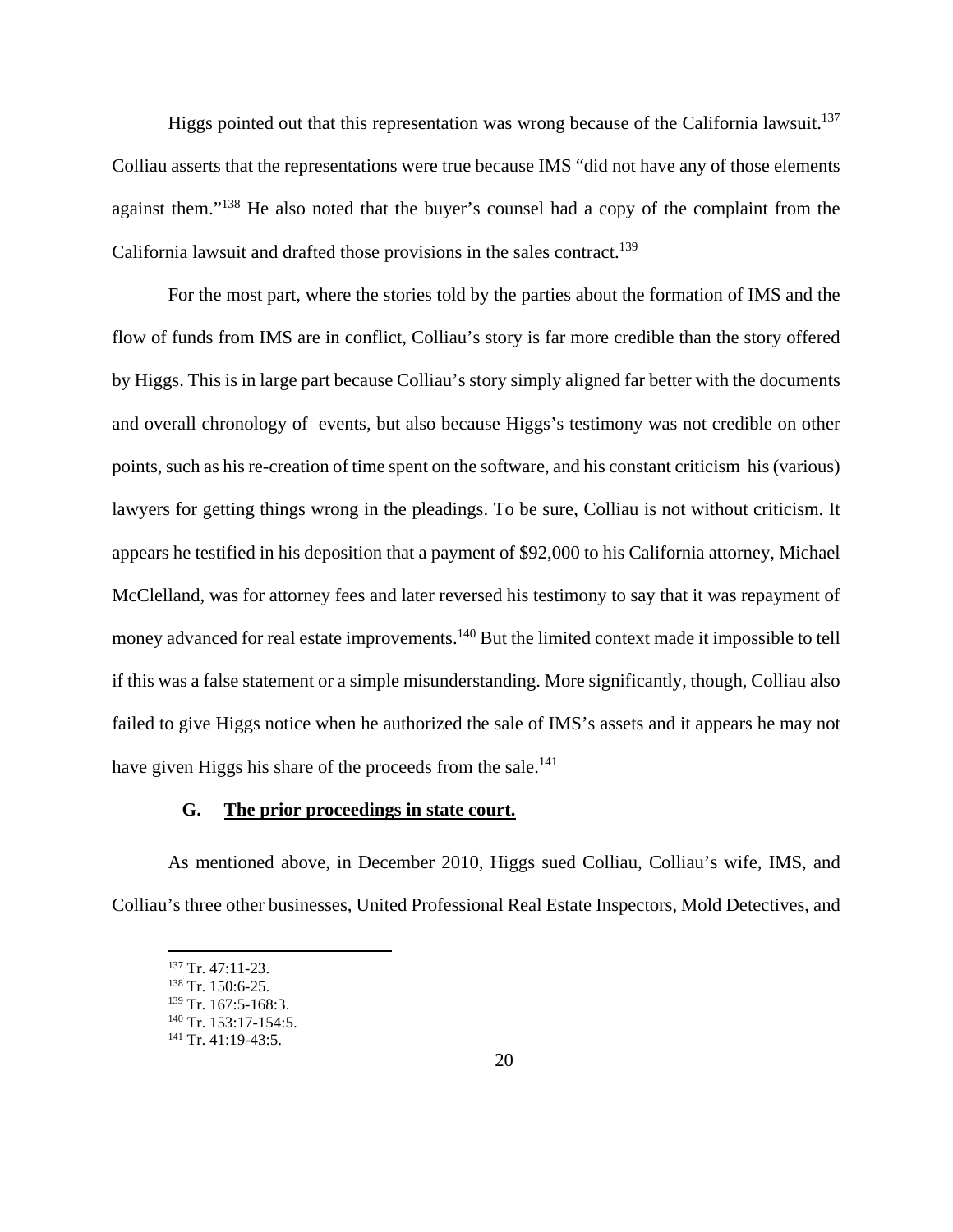Husbands for Rent (the "Corporate Defendants").<sup>142</sup> Colliau and the Corporate Defendants were all represented by Michael McClelland in the state court litigation and all four parties received a single bill, rather than four separate bills, for that representation.<sup>143</sup> During the lawsuit, Colliau stated, in a sworn declaration, that all of the corporate financial information for the Corporate Defendants was entered into QuickBooks and then the source documents were destroyed.<sup>144</sup> Ultimately, a discovery referee recommended that terminating sanctions be entered against the Corporate Defendants, but not against the Colliaus.145

The referee found that certain QuickBooks information located on a disc, evidently financial information about Colliau's other entities, was not sufficient to respond to a request for production of documents propounded by Higgs.<sup>146</sup> The referee seemed bothered by the fact that Colliau's attorney represented that twenty-five boxes of documents would be made available, but only three insurance policies and a flash drive were produced. 147 He found "credible" a declaration by a CPA that in fact the flash drive (containing QuickBooks files) contained no documents responsive to the request.148 And yet, Higgs himself used the IMS QuickBooks records to try to build his case against Colliau on the dividends and other transfers.<sup>149</sup> Indeed, the records seemed quite complete, in that the parties were able to reproduce not only records of transactions as

<sup>&</sup>lt;sup>142</sup> Colliau was the sole shareholder and president of the Corporate Defendants. Tr. 154:22-155:12.<br><sup>143</sup> Joint Pre-trial Order 82:5, ECF No. 82.<br><sup>144</sup> Joint Pre-trial Order 82:4, ECF No. 82.<br><sup>145</sup> Joint Pre-trial Order

<sup>149</sup> *See e.g*. Ex. 76 (Higgs's spreadsheet of allegedly improper expenses paid by IMS for the Corporate Defendants).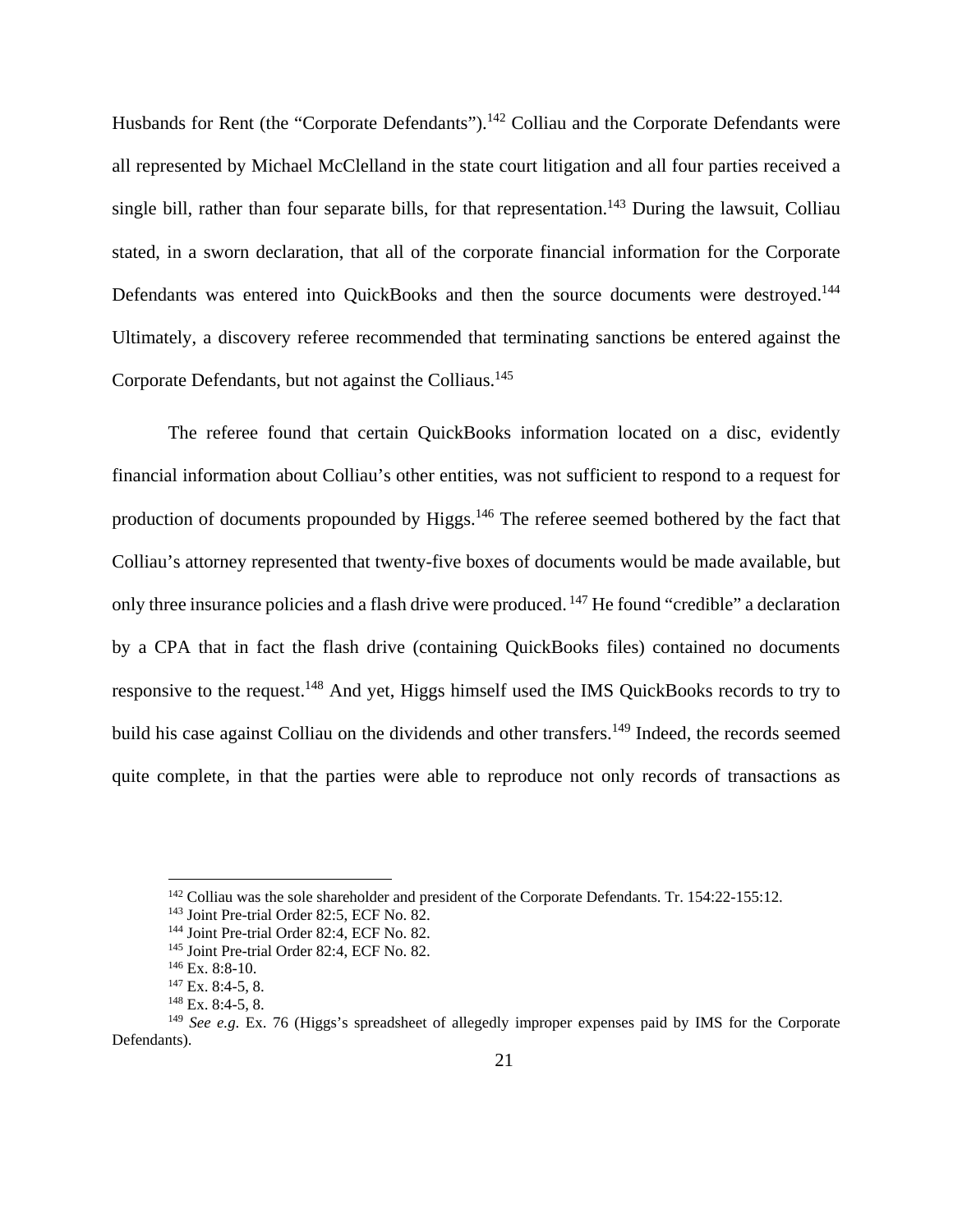recorded in the various accounts, but actual documentation as well.<sup>150</sup> It is hard to imagine that the QuickBooks files for Colliau's other entities were not as complete, and equally hard to imagine how Higgs's expert came to possess a disc that contained no information.

Be that as it may, discovery abuse is no small matter. The terminating sanctions recommended by the discovery referee appear in order given the findings made by the referee. The discovery referee also weighed Colliau's individual responsibility and culpability in stating the following:

I conclude that, in light of the Superior Court's prior orders refusing to allow plaintiff to pursue an alter ego theory against individuals, it would be inappropriate to order entry of a default judgment against defendant Russell Colliau.

However, this does not mean that defendant Colliau should avoid sanctions entirely. He is the President of the three sanctioned corporate defendants. He has played a central role in the refusal of the corporate defendants to produce documents. He has submitted a declaration under penalty of perjury in opposition to the instant motion which I find not credible.

I find that defendant Russell Colliau should pay monetary sanctions to plaintiff Roy Higgs in the amount of \$5,000.00 (Code Civ. Proc.  $\S 2023.030$ , subd. (a).).<sup>151</sup>

The California court adopted the referee's recommendation and entered terminating sanctions that resulted in a default judgment against the Corporate Defendants in favor of IMS for actual damages of \$50,000, trebled under RICO to \$150,000 and in favor of Higgs for \$202,544 in attorney's fees.<sup>152</sup> In its opening sentence, the default judgment states: "On May 13, 2013, this Court entered default for fraud, misappropriation and conspiracy to commit fraud and

<sup>150</sup>*See e.g.* Tr. 112:17-113:11; 114:11-115:24, 174:21-176:23 (testimony regarding documents relating to furniture IMS purchased and later sold at a profit).<br>  $^{151}$  Ex. 8:11.<br>  $^{152}$  Exs. 7:2, 9.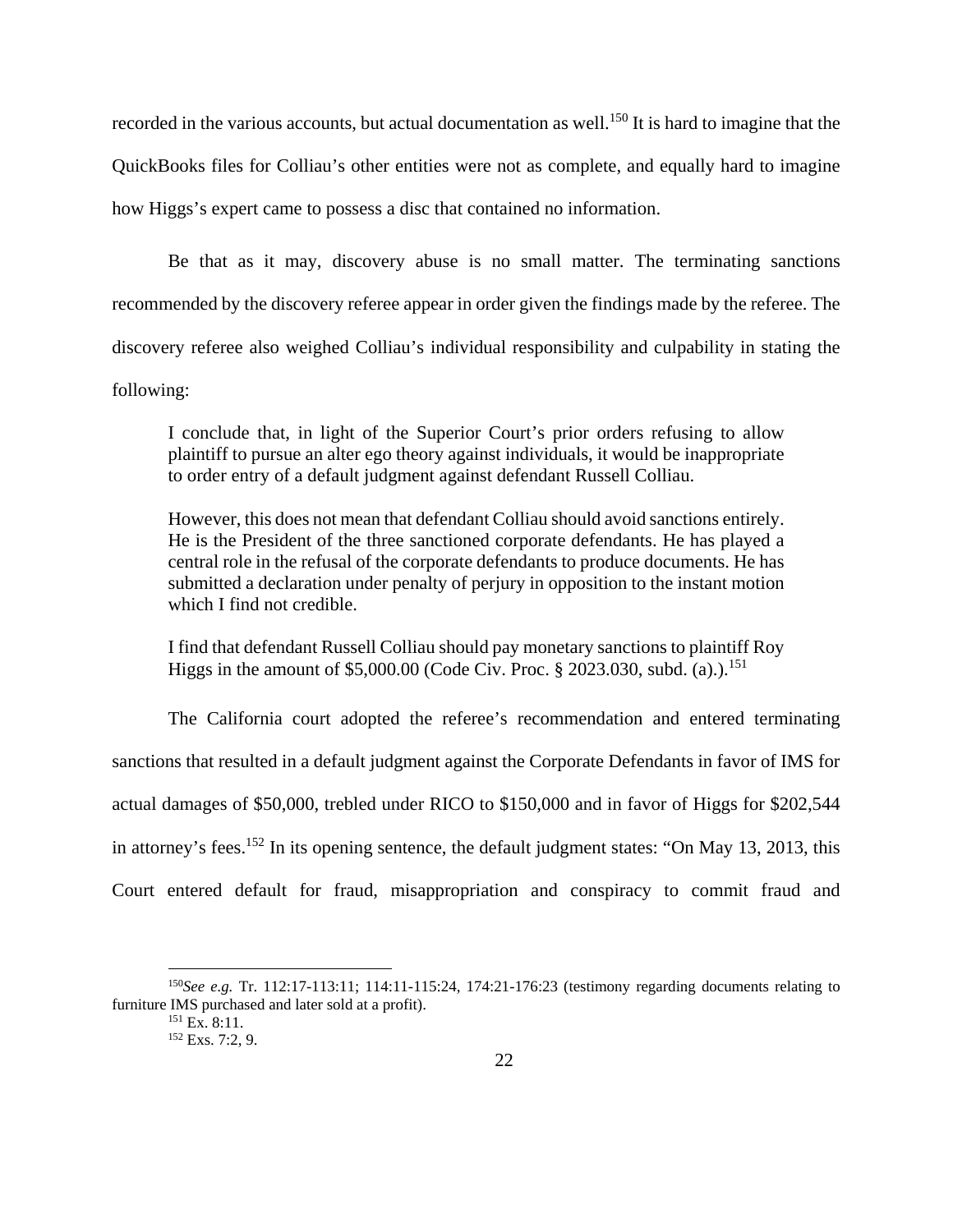misappropriation against (the Corporate Defendants)."153

However, the California court also adopted the referee's recommendation regarding the

Colliaus individually. It stated:

Plaintiff has also submitted partial objections to the Recommendations. In his objections, plaintiff asserts that default judgment should also be entered against individual defendants Russell Colliau and Marci Colliau. Justice Sims noted in the Recommendations that as the court has refused to allow plaintiff to pursue an alter ego theory against the individual defendants, it would not be appropriate to order entry of default judgment against Russell Colliau. This finding is supported. The operative complaint in this action contains no allegations of alter ego liability, and the court declined to permit plaintiff to amend his complaint to add such allegations. It is not appropriate to enter terminating sanctions against Russell Colliau in his individual capacity.154

The Corporate Defendants appealed, but the appeal was denied and the default judgment became final against the Corporate Defendants.<sup>155</sup> Higgs then filed a motion to amend the default judgment to add Colliau (but not Marci Colliau) as a judgment debtor.<sup>156</sup> The California court denied Higgs's motion because granting it would not resolve all of the causes of action.<sup>157</sup> Higgs then dismissed several causes of action and filed another motion to amend the default judgment to add Colliau.<sup>158</sup> The state court again denied Higgs's motion, this time on due process grounds, and stated:

In this case, default judgments have been entered against the Corporate Defendants. However, Colliau answered the complaint, remains a party in the action, and has been actively litigating his defenses and cross-claims against Higgs. Terminating sanctions were requested, and denied, as against Colliau.

 $153$  Ex. 9.

<sup>&</sup>lt;sup>154</sup> Ex. 7:5.<br><sup>155</sup> Joint Pre-trial Order 82:4, ECF No. 82.<br><sup>156</sup> Joint Pre-trial Order 82:5, ECF No. 82.<br><sup>158</sup> Ex. 10.2:2. <sup>158</sup> Mot. Summ. J. 50:12, ECF No. 50; Resp. to Mot. Summ. J., Ex. 2, ECF No. 53-2.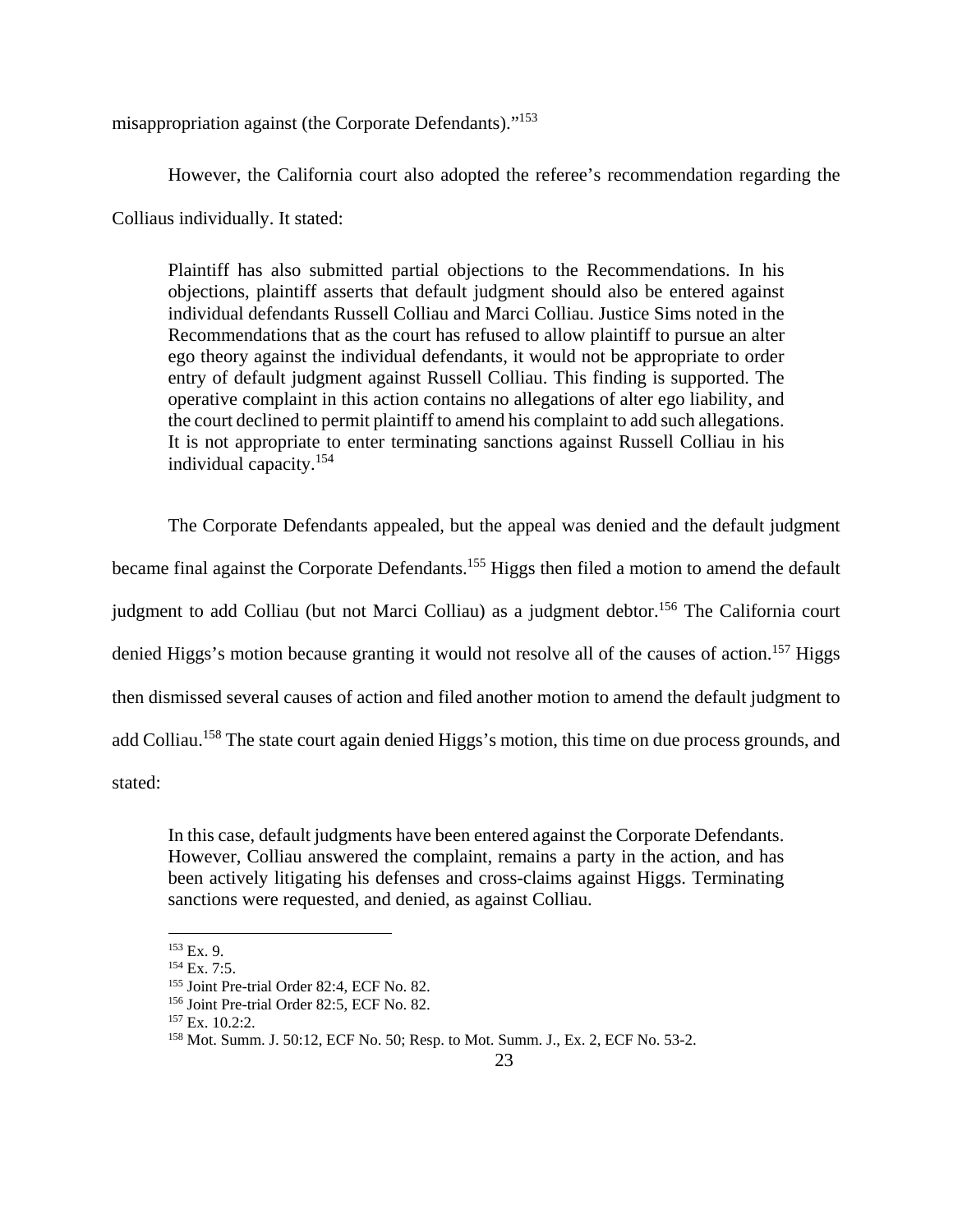Higgs also provides very little evidence regarding Colliau's control of the litigation with respect to the Corporate Defendants. . . . While the Corporate Defendants have lost their ability to participate in defense of this action, Higgs does not provide adequate justification to remove Colliau's right to defend against the claims made against him personally.159

Undeterred by these rulings, Higgs then filed a motion for summary judgment in which he again asserted that the judgment against the Corporate Defendants should also be binding on Colliau (but not Marci Colliau) based on the principles of res judicata and collateral estoppel.<sup>160</sup> That motion was pending when the Colliaus filed under chapter 7 in this Court.<sup>161</sup>

# **H. The prior proceedings in bankruptcy court.**

In the bankruptcy case, Higgs and the chapter 7 trustee objected to the Colliaus' homestead exemption and argued that the Colliaus sold non-exempt property in California and then used the proceeds to purchase and improve exempt homestead property in Texas with the intent to "hinder, delay or defraud creditors."162 This Court ruled that the Colliaus did not intend to delay, hinder or defraud their creditors when they moved from California to Texas and then purchased a home in Texas.163 Rather, the Colliaus moved because of a job offer in Texas and because of an unfounded temporary restraining order that Higgs sought against Colliau in California.<sup>164</sup>

While the objections to exemption were pending, Higgs filed a motion for relief from the automatic stay so that the litigation in California could proceed.165 The motion was denied for two

<sup>&</sup>lt;sup>159</sup> Resp. to Mot. Summ. J. ECF No. 53-2.<br><sup>160</sup> Joint Pre-trial Order 82:5 ECF No. 82.<br><sup>161</sup> Joint Pre-trial Order 82:5 ECF No. 82.<br><sup>161</sup> In re Colliau, No. 15-11166, ECF Nos. 22, 29.<br><sup>163</sup> In re Colliau, No. 15-11166, E

<sup>165</sup> *In re Colliau*, No. 15-11166, ECF No. 45.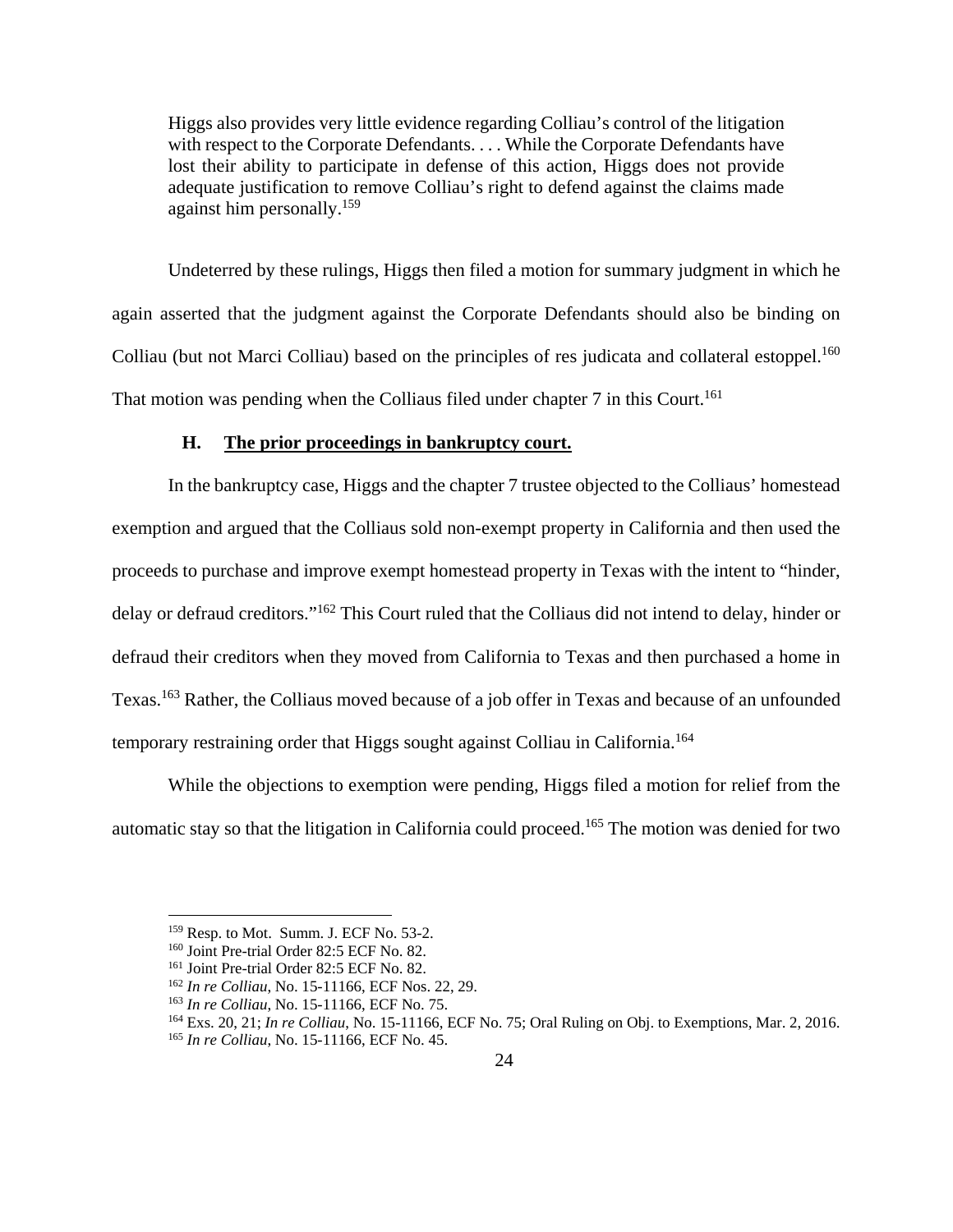reasons. First, the issues could be resolved faster in bankruptcy court. Second, the summary judgment that was pending in state court would not dispose of the entire case because it would not resolve the exception to discharge and nondischargeablity claims, and it did not address the claims against Marci Colliau, which were then alive in this adversary proceeding.166

Several months later, Higgs filed a motion for summary judgment in this adversary proceeding and asked this Court to apply the default judgment against the Corporate Defendants to Russell Colliau, individually.<sup>167</sup> The motion was denied for the reasons discussed in detail below.

### **II. ANALYSIS**

Higgs asks the Court to deny Colliau's bankruptcy discharge in its entirety or find that Colliau's debt to Higgs is nondischargeable. Higgs also asks the Court to revisit its ruling on the motion for summary judgment.

# **A. Denial of discharge for failure to produce records.**

Section 727(a)(3) states that the court shall grant the debtor a discharge, unless "the debtor" has concealed, destroyed, mutilated, falsified, or failed to keep or preserve any recorded information, including books, documents, records, and papers, from which the debtor's financial condition or business transactions might be ascertained, unless such act or failure to act was justified under all of the circumstances of the case."<sup>168</sup> According to the Fifth Circuit, this section gives the court authority to deny a debtor's discharge if the creditor shows "(1) the debtor fails to

<sup>166</sup> *In re Colliau*, No. 15-11166, ECF No. 74 (transcript of oral ruling). Higgs later agreed to dismiss Marci Colliau from this adversary proceeding, ECF No. 55, but not until almost 10 months after the case was filed, and as the suit approached trial.<br><sup>167</sup> Mot. Summ. J., ECF No. 50.<br><sup>168</sup> 11 U.S.C. § 727(a)(3).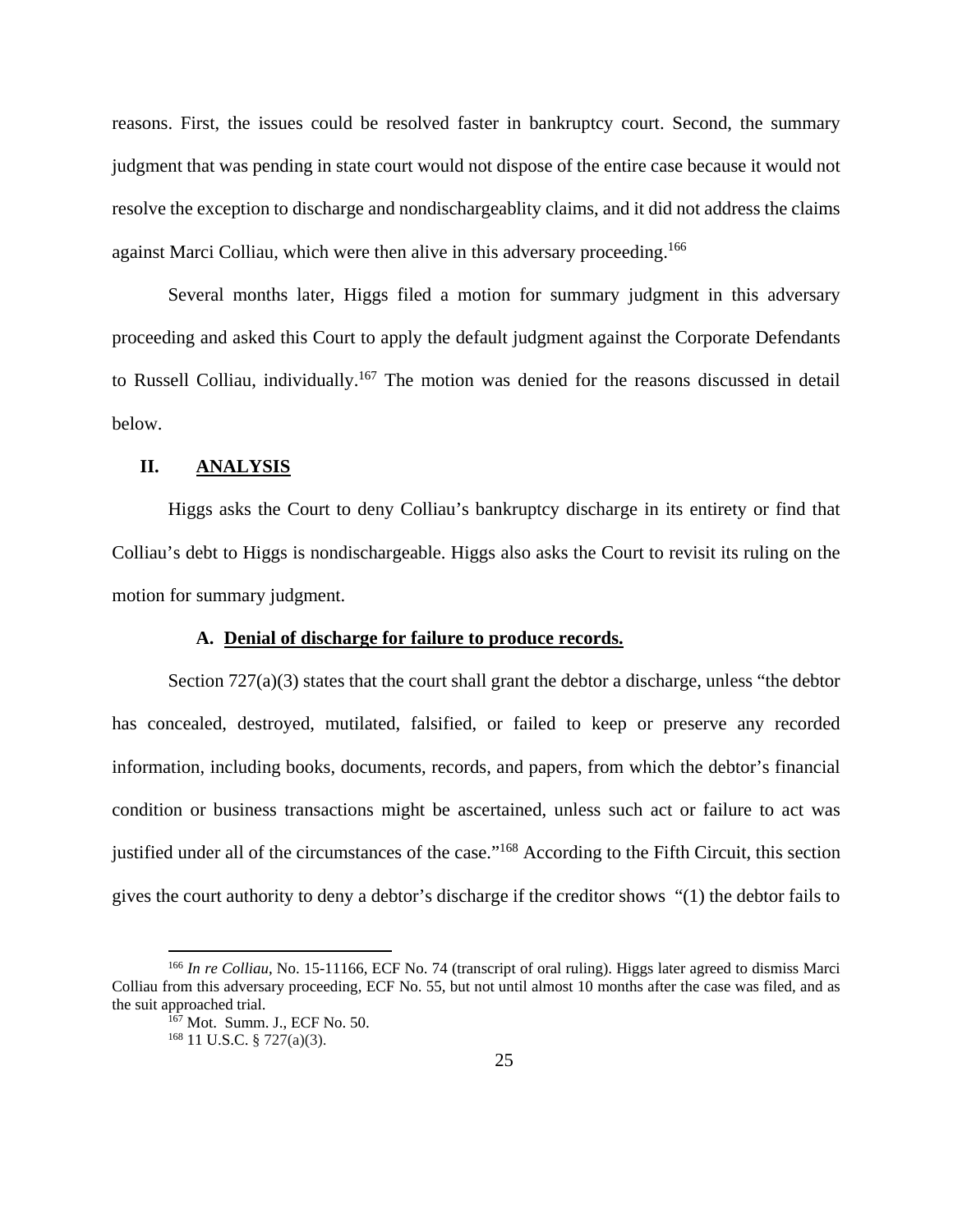keep or preserve financial records, and (2) the failure makes it impossible for the creditor to discern the debtor's financial condition."169 The debtor then must show that the failure to keep records was justified under the circumstances. $170$ 

In the adversary complaint and joint pre-trial order, Higgs said that the section 727 count was based on the records not produced in the California litigation.<sup>171</sup> But those were records of affiliates, and while this could provide a basis for blocking Colliau's discharge under section  $727(a)(7)$ , the conduct had to occur within a year of bankruptcy, and the conduct in the California litigation happened long before.

Apparently realizing this, Higgs in closing argued that denial of Colliau's discharge is warranted because of his failure to produce documents to support the payment made to Colliau's California attorney in the amount of \$92,000 (even though that claim was not made in the adversary complaint or joint pre-trial order). However, Colliau's counsel produced documents related to this payment during the oral ruling on the motion for summary judgment and Higgs did not amend the complaint or otherwise complain about the sufficiency of those documents until after the trial.172 Also, as noted earlier, there was no context for this transaction, nor was it clear how this transaction was in any way relevant to the matters tried. In prior hearings, but not at trial, Higgs's attorney argued that the financing of the litigation was relevant to the privity issue discussed below, but he obtained a stipulation on that issue in the joint pre-trial order.<sup>173</sup> Thus, the

<sup>169</sup> *In re Buescher*, 783 F.3d 302, 307 (5th Cir. 2015) (citing *Robertson v. Dennis (In re Dennis)*, 330 F.3d 696, 703 (5th Cir. 2003)).<br>
<sup>170</sup> *In re Buescher*, 783 F.3d 302, 308 (5th Cir. 2015).<br>
<sup>171</sup> Compl. 1:13, ECF No. 1; Joint Pre-trial Order 82:8, ECF No. 82.<br>
<sup>172</sup> Oral Ruling on Mot. Summ. J., Oct. 6. 2016.<br>
<sup>173</sup> Joint

the same attorneys in the California litigation. All four parties received a single bill rather than four separate bills for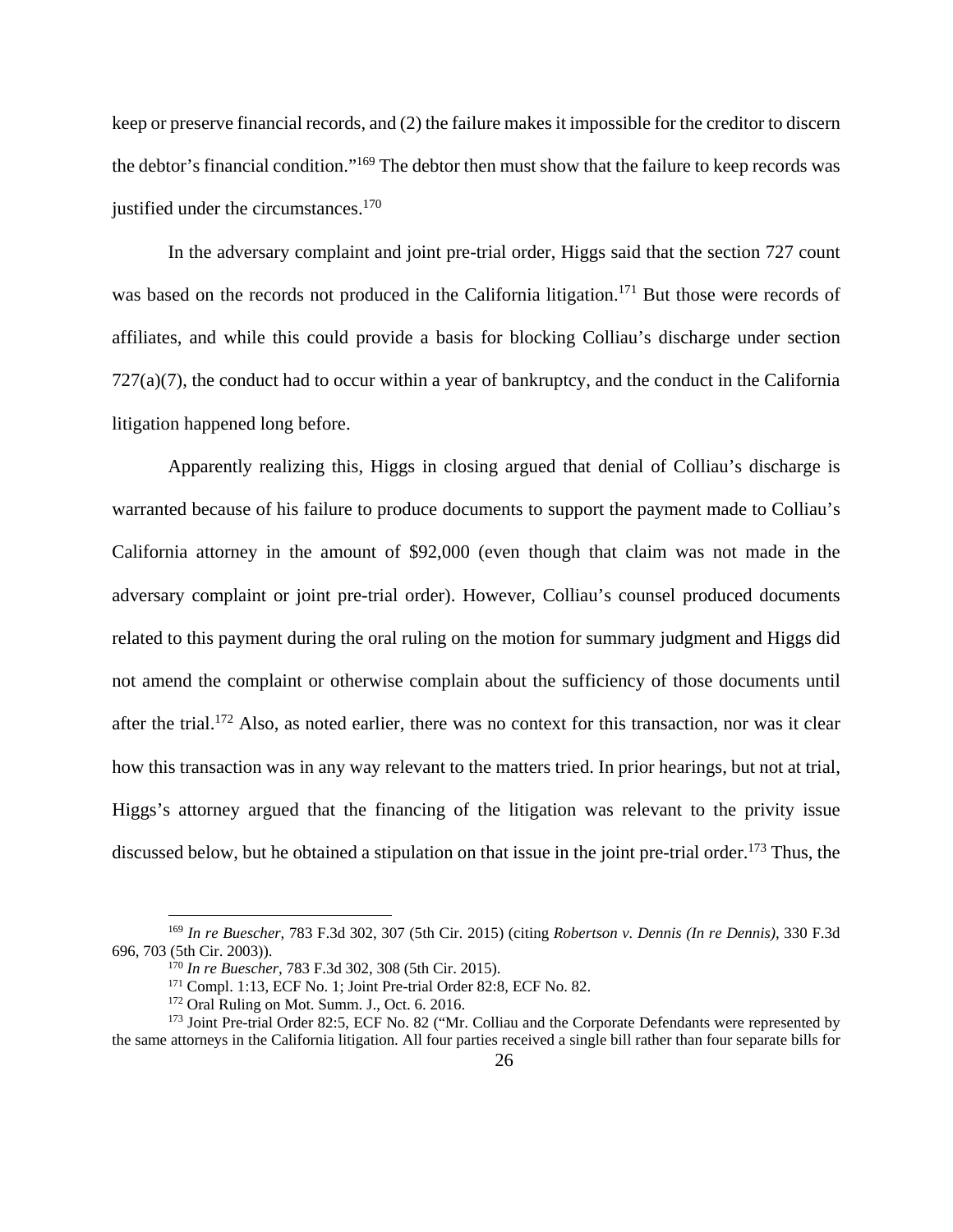lack of documents to support the \$92,000 payment did not prevent Higgs from "ascertaining" the "business transactions" by which the litigation was financed, and so Higgs has not carried his burden under section 727(a)(3).

## **B. Nondischargeablity under 523(a)(2)(A), (a)(4), and (a)(6).**

Under 523(a)(2)(A), a discharge under section 727 does not discharge an individual debtor from any debt "(2) for money, property, services, or an extension, renewal, or refinancing of credit, to the extent obtained by—(A) false pretenses, a false representation, or actual fraud, other than a statement respecting the debtor's or an insider's financial condition."174 Prior to the Supreme Court's opinion in *Husky International Electronics, Inc. v. Ritz*, 175 the Fifth Circuit required a party asserting fraud under  $523(a)(2)(A)$  to show:

- (1) the debtor made a representation;
- (2) the debtor knew the representation was false;
- (3) the representation was made with the intent to deceive the creditor;
- (4) the creditor actually and justifiably relied on the representation; and
- (5) the creditor sustained a loss as a proximate result of its reliance.<sup>176</sup>

But in *Husky v. Ritz,* the Supreme Court held that a party could show "actual fraud" under  $523(a)(2)$  without a false representation, where there was a transfer scheme designed to hinder collection of debt.177 In that case, the plaintiff, Husky, sold components used in electronic devices to a company, Chrysalis, where the defendant/debtor, Ritz, served as a director.<sup>178</sup> Ritz drained Chrysalis of assets that could have been used to pay Husky's debt and transferred large amounts

that representation.").<br>
<sup>174</sup> 11 U.S.C. § 523(a)(2)(A).<br>
<sup>175</sup> 136 S. Ct. 1581 (2016).<br>
<sup>176</sup> In re Acosta, 406 F.3d 367, 372 (5th Cir. 2005).<br>
<sup>177</sup> Husky Int'l Elecs., Inc. v. Ritz, 136 S. Ct. 1581, 1586 (2016).<br>
<sup>178</sup>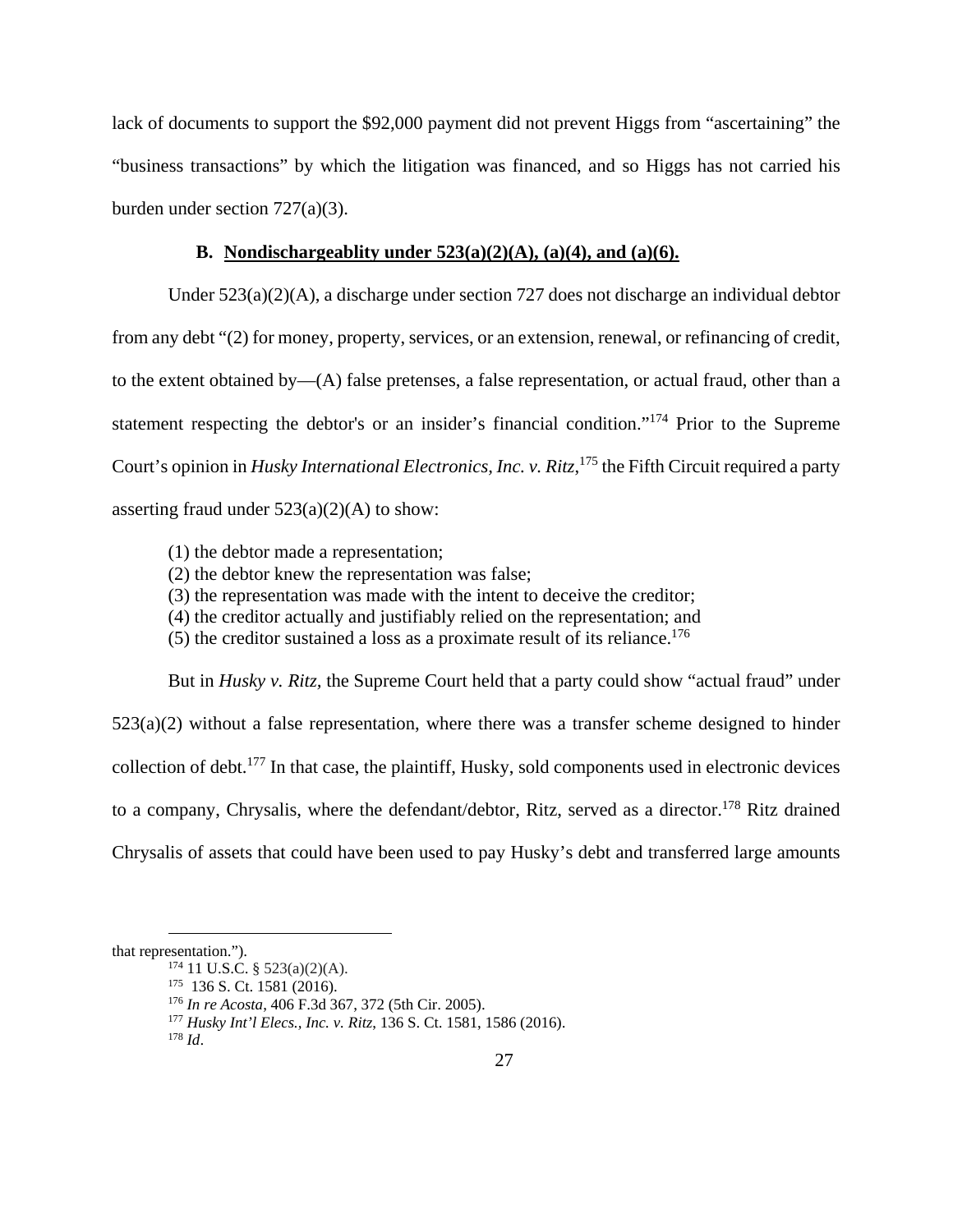of the assets to other entities that he controlled.<sup>179</sup> After Ritz filed bankruptcy, Husky filed an adversary proceeding contending that Ritz could not discharge its debt because the intercompany transfer scheme was "actual fraud" under  $523(a)(2)(A)$ .<sup>180</sup> The District Court and Fifth Circuit held that the debt was dischargeable because the Husky failed to show that Ritz had made a misrepresentation and so could not show he committed actual fraud.181 The Supreme Court reversed and held that a finding of "actual fraud," for purposes of section 523(a)(2), does not require a false representation.182

Here, Higgs's primary argument is that Colliau committed actual fraud by taking improper distributions from IMS and by using IMS funds to pay the expenses of his other businesses.<sup>183</sup> However the evidence regarding the distributions, while murky, better supports Colliau's story that the majority of his distributions were made to repay his \$113,000 loan to IMS. Accounting for the loan repayments, the distributions to Higgs and Colliau appear substantially proportionate to their shares in IMS. And the evidence regarding the expenses demonstrates that the expenses paid by IMS, either to reimburse employee expenses, or to pay a share of expenses allocable to IMS and Colliau's other companies, were proper. Time and again Colliau was able to show that allegedly improper expenses paid by IMS were, in fact, proper and reasonable. Also persuasive is the fact that IMS benefitted for years by not paying rent or other general operating expenses.

<sup>179</sup> *Id*. 180 *Id*.

<sup>181</sup> *Id.* at 1585-86. 182 *Id.*

<sup>&</sup>lt;sup>183</sup> Joint Pre-trial Order 82:6, ECF No. 82. The Pre-trial order also lists alleged misrepresentations related to a \$91,000 payment to Colliau's attorney, subpoenas issued in the California litigation, and the existence/non-existence of the business records of the Corporate Defendants and asks the Court to determine whether they are relevant. Joint Pre-trial Order 82:7, ECF No. 82. However, the burden of tying those allegations to the elements of  $523(a)(2)(A)$  is on the plaintiff, not the Court.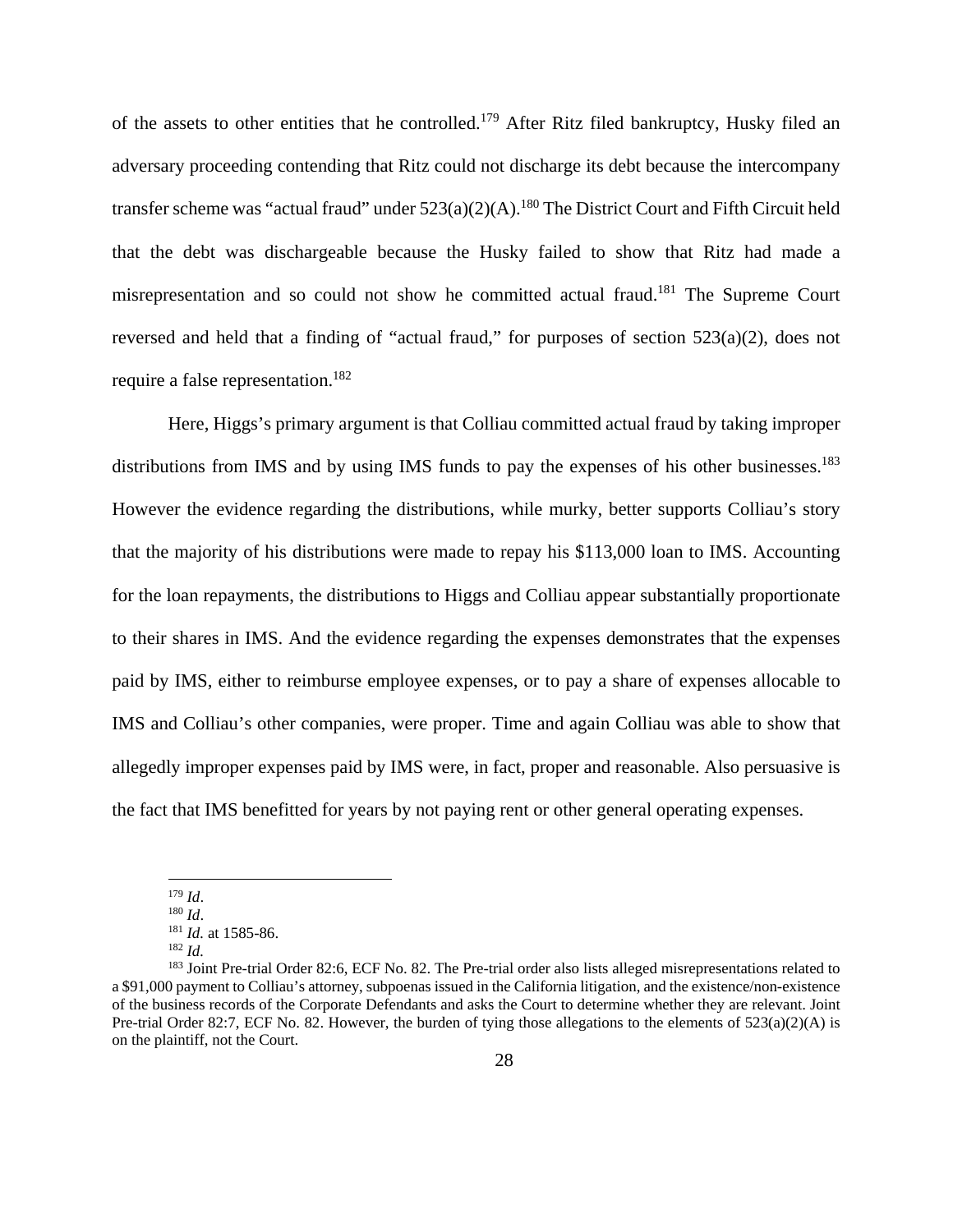Higgs's next allegation stems from the issuance of new stock without proper authority because the actions were taken when there was only one director and happened during a director's meeting instead of a stockholder's meeting. However, as discussed above, the Nevada bylaws govern here and they only require one director. In addition, as the majority stockholder, Colliau would have voted his shares to approve these actions and so Higgs would not have been able to change the result. Finally, Higgs admitted that he had notice of the meeting where the additional stock was issued, knew that Colliau was trying to raise money, and had the same opportunity to buy additional shares that Colliau did, but consciously chose not to participate. Having had notice and the chance to buy new shares or, for that matter, appear and object to the actions being taken, Higgs cannot be heard to complain now.

However, Higgs can be heard to complain about the sale of IMS assets if it occurred without notice to him and if he did not receive his fair share of the proceeds.<sup>184</sup> Defalcation under section 523(a)(4) does not require a finding of fraud.<sup>185</sup> Defalcation occurs when a fiduciary neglects a duty.186 The state of mind necessary to prove defalcation is "one involving knowledge of, or gross recklessness in respect to, the improper nature of the relevant fiduciary behavior."187 "Where the conduct at issue does not involve bad faith, moral turpitude, or other immoral conduct,

<sup>&</sup>lt;sup>184</sup> During closing arguments, Higgs's counsel noted that Higgs also did not receive a distribution from the proceeds of the sale, but Higgs did not testify, or otherwise produce evidence, regarding whether he was entitled to any of the proceeds or whether he received any of the proceeds. It is possible that IMS paid debt with the proceeds and that the shareholders were not entitled a distribution. But it seems clear from the record that a sale took place, and that if Colliau did anything with the money other than keep it, he would have said so. Tr. 167:5-168:8.<br><sup>185</sup> *Bullock v. BankChampaign, N.A.*, 133 S. Ct. 1754, 1760 (2013) ("The statutory provision makes clear that

the first two terms apply outside of the fiduciary context; and 'defalcation,' unlike 'fraud,' may be used to refer to nonfraudulent breaches of fiduciary duty."); In re Whitaker, 642 Fed. Appx. 345, 348 (5th Cir. 2016).<br><sup>186</sup> In re Whitaker, 642 Fed. Appx. 345, 348 (5th Cir. 2016).<br><sup>187</sup> Bullock v. BankChampaign, N.A., 133 S. Ct. 1754, 17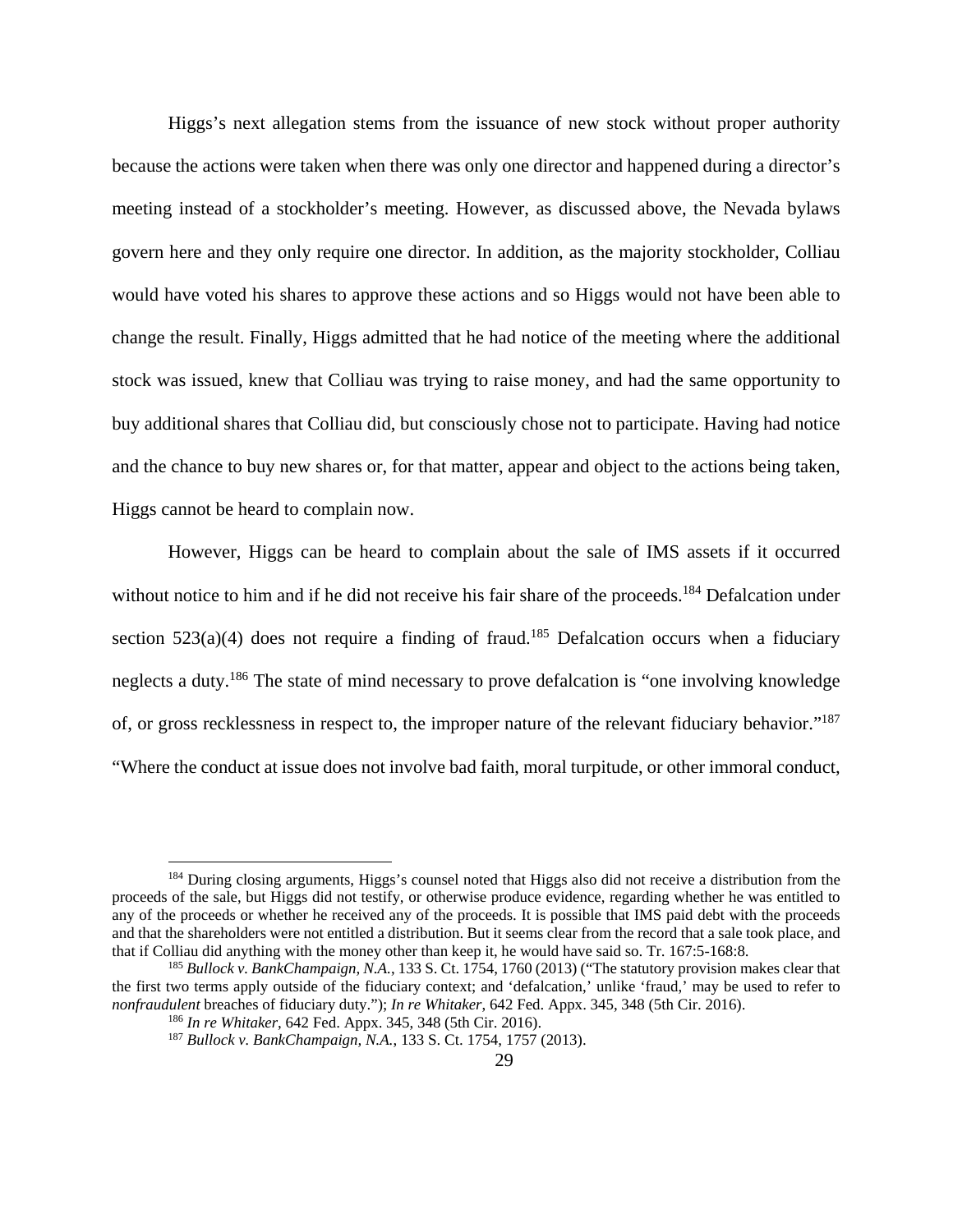the term [defalcation] requires an intentional wrong."188 Intentional wrongs include both conduct that the fiduciary knows is wrong and where a fiduciary "consciously disregards (or is willfully blind to) a substantial and unjustifiable risk" that the conduct will breach a fiduciary duty.<sup>189</sup> Under Nevada law, the director of a corporation is a fiduciary and has a duty of care and loyalty to the corporation and its shareholders.190 According to the Supreme Court of Nevada, "the duty of care consists of an obligation to act on an informed basis; the duty of loyalty requires the board and its directors to maintain, in good faith, the corporation's and its shareholders' best interests over anyone else's interests."191

Here, the evidence shows that although Colliau notified Higgs of other shareholders meetings, he failed to notify Higgs of the meeting where the sale of the assets of IMS was authorized. This suggests that Colliau intentionally failed to notify Higgs of the sale; even though Colliau knew Higgs might also be interested in purchasing the assets. This constituted a breach of

 $\overline{a}$ 

(a) The director's or officer's act or failure to act constituted a breach of his or her fiduciary duties as a director or officer; and

(b) The breach of those duties involved intentional misconduct, fraud, or a knowing violation of law.

<sup>188</sup> *Bullock v. BankChampaign, N.A.*, 133 S. Ct. 1754, 1759 (2013).

<sup>189</sup> *In re Whitaker*, 2014 WL 4346191 at \*12 (Bankr. E.D.T.X. Aug. 29, 2014) *aff'd In re Whitaker*, 642 Fed. Appx. 345 (5th Cir. 2016).

<sup>190</sup> As previously discussed, IMS is governed by Nevada, not California law. Nevada Revised Statute 78.138(7) provides:

Except as otherwise provided in NRS 35,290, 90.660, 91.250, 452.200, 452.270, 668.045 and 649A.030, or unless the articles of incorporation or an amendment thereto, in each case filed on or after October 1, 2003, provide for greater individual liability, a director or office is not individually liable to the corporation or its stockholders or creditors for any damages as a result of any act or failure to act in his capacity as a director or officer unless it is proven that:

*Shoen v. SAC Holding Corp.*, 137 P.3d 1171, 1178 (2006) ("The board's power to act on the corporation's behalf is governed by the directors' fiduciary relationship with the corporation and its shareholders, which imparts upon the directors duties of care and loyalty.").

<sup>191</sup> *Shoen v. SAC Holding Corp.*, 137 P.3d 1171, 1178, 632 (2006).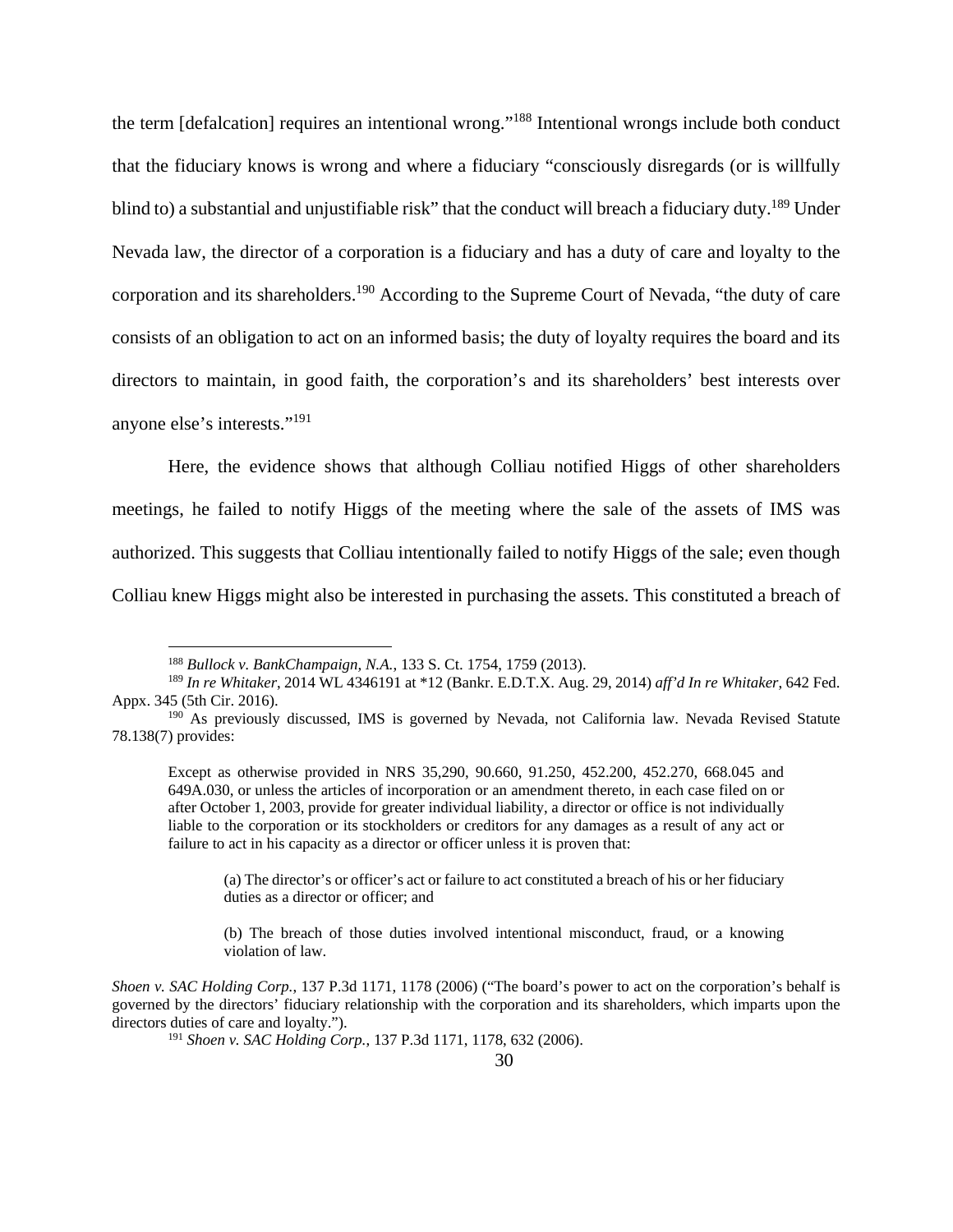Colliau's duty of care and loyalty to IMS.

Higgs testified that he was damaged by this failure because the software was worth \$300,000 and Colliau sold it for \$35,200. Presumably, if Higgs had been notified of the sale, he could have submitted a higher offer. However, as noted above, the only credible evidence of the value of the software in the record, aside from the sale price, is Higgs's offer to buy it for \$40,000.

Higgs's damages must be measured by how much of the sale proceeds he would have received, which in turn depends on his percentage ownership in IMS. As noted above, a total of 100,000 shares were issued<sup>192</sup> and Higgs held 19,500 shares, or 19.5%. Giving Higgs the considerable benefit of the doubt as to value, and valuing the assets at the \$40,000 Higgs offered for them, Higgs should be awarded a judgment in the amount of \$7,800. And whether this debt was incurred by actual fraud under *Ritz*, a defalcation under section 523(a)(4), or a willful and malicious injury under section 523(a)(6), Higgs's judgment for \$7,800 is excepted from Colliau's discharge.

#### **C. Res Judicata/Collateral Estoppel.**

 $\overline{a}$ 

As discussed above, Higgs previously filed a motion for summary judgment arguing that the default judgment entered against the Corporate Defendants in the California litigation should be applied to Colliau, individually, through the doctrine of collateral estoppel. The motion was denied, but Higgs re-urged the collateral estoppel argument in the joint pre-trial order and posttrial briefing.

When appropriate, bankruptcy courts can apply collateral estoppel in proceedings where

<sup>&</sup>lt;sup>192</sup> The 50,000 initially issued in 2005, plus the 50,000 subsequently issued in 2010.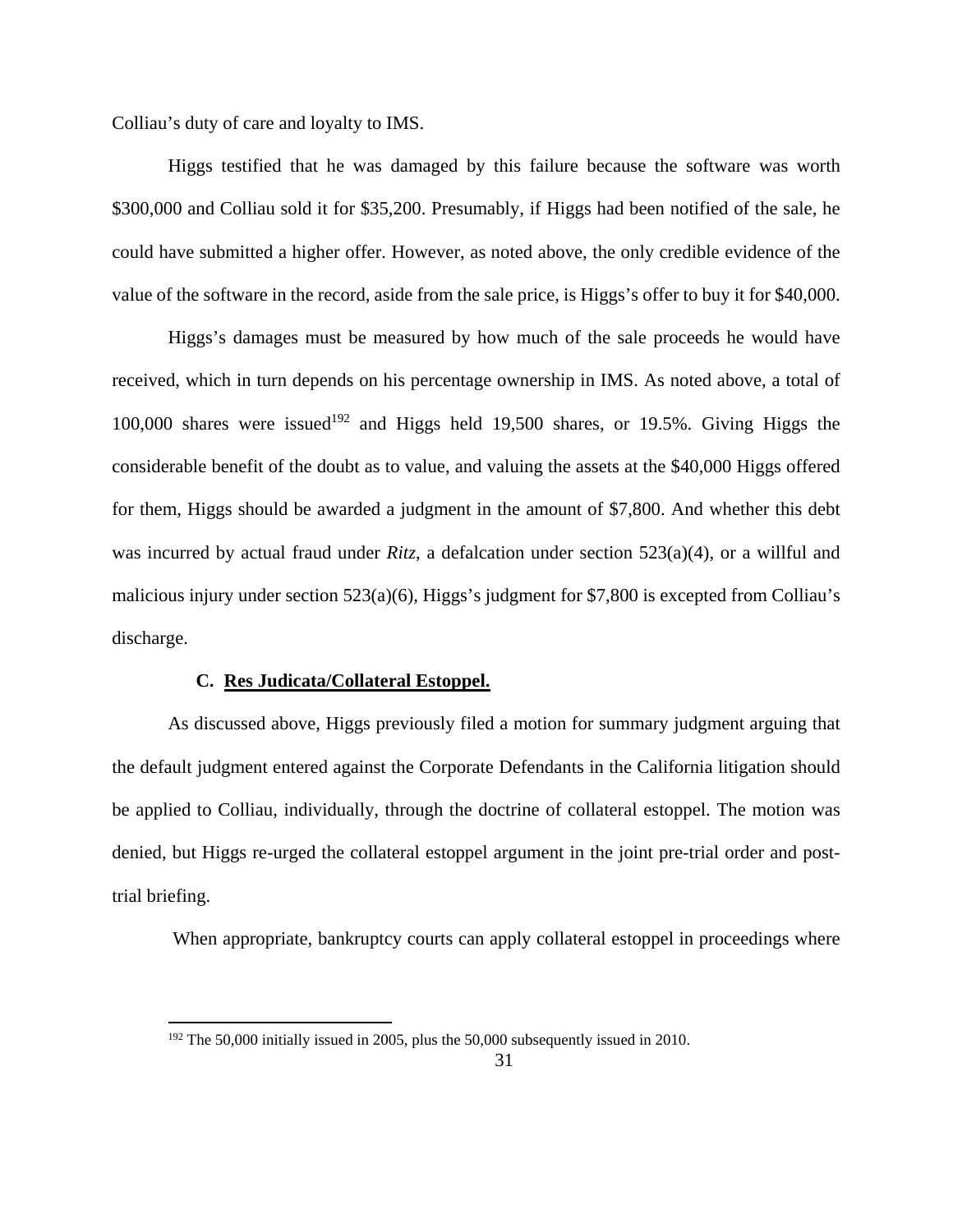a party seeks to block a debtor's discharge or obtain a determination that its debt is nondischargeable.<sup>193</sup> To determine whether applying collateral estoppel is appropriate, courts look to the law of the state in which the judgment was entered.<sup>194</sup> In California, courts will apply collateral estoppel if:

(1) the issue sought to be precluded from relitigation is identical to that decided in a former proceeding;

(2) the issue was actually litigated in the former proceeding;

(3) the issue was necessarily decided in the former proceeding;

(4) the decision in the former proceeding is final and on the merits; and

(5) the party against whom preclusion is sought must be the same as, or in privity

with, the party to the former proceeding.<sup>195</sup>

Even if these threshold requirements are met, the court must find that application of preclusion furthers the public policies underlying the doctrine.196 And the Fifth Circuit has said that "in only limited circumstances may bankruptcy courts defer to the doctrine of collateral estoppel and thereby ignore Congress' mandate to provide plenary review of dischargeability issues."<sup>197</sup>

In this case, the technical element that prevents application of collateral estoppel is privity.

<sup>193</sup> *Grogan v. Garner*, 498 U.S. 279, 284 n. 11 (1991).

<sup>194</sup> *In re Schwager*, 121 F. 3d 177, 181 (5th Cir. 1997) (citing *Grogan v. Garner*, 498 U.S. 279, 284 n. 11 (1991).

<sup>195</sup> *In re Harmon*, 250 F.3d 1240, 1245 (9th Cir. 2001) (citing *Lucido v. Superior Court*, 51 Cal.3d 335, 341 (1990)).

<sup>196</sup> *In re Harmon*, 250 F.3d 1240, 1245 (9th Cir. 2001). California courts will give preclusive affect to default judgments if certain requirements are met. *Id.*at 1246-48.

<sup>197</sup> *In re Dennis*, 25 F.3d 274, 278 (5th Cir. 1994).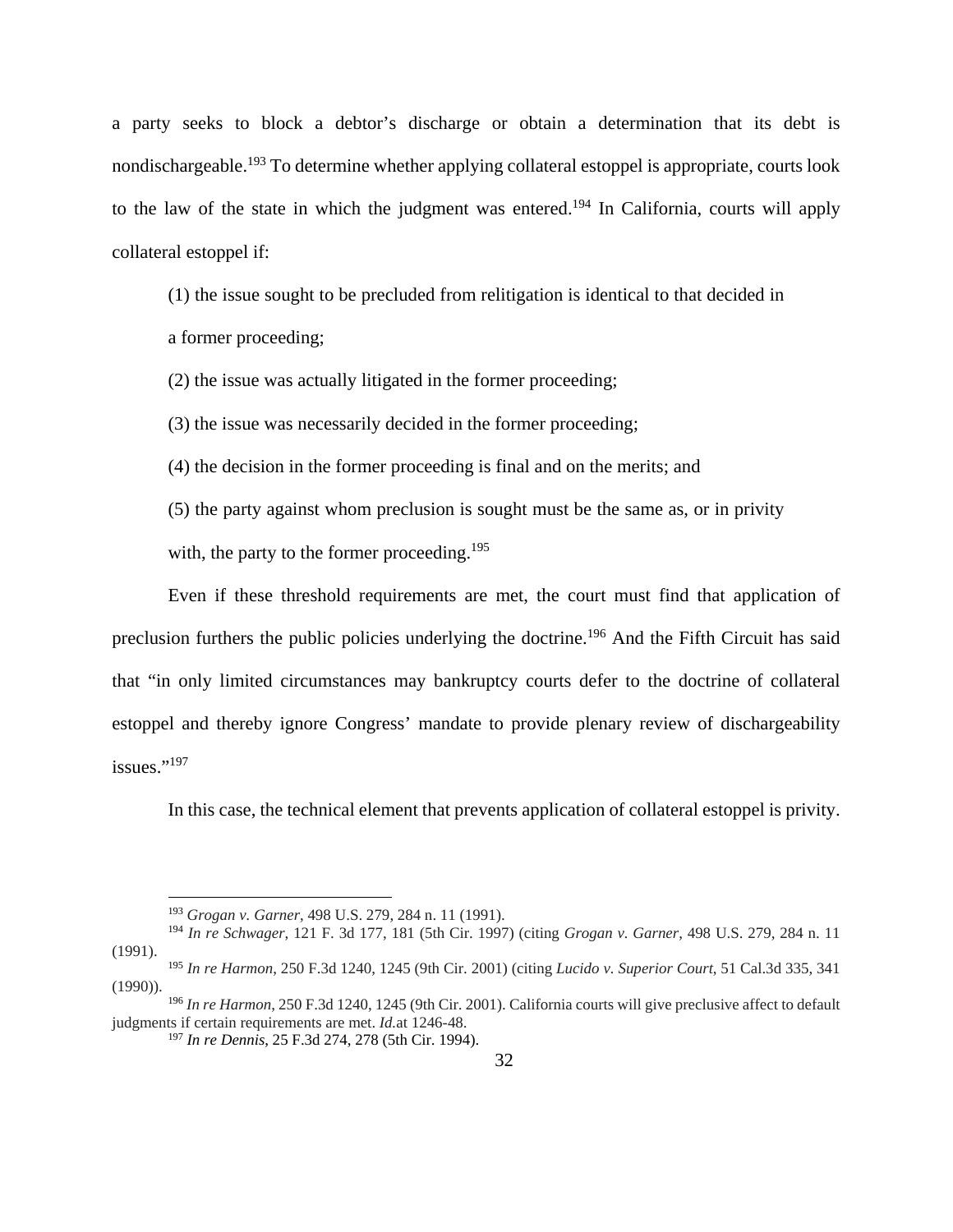California courts do not delineate specific elements for privity.198 However, it is traditionally found where there is "'a mutual or successive relationship to the same rights of property, or to such an identification in interest of one person with another as to represent the same legal rights."199 Courts begin the analysis by looking at "whether a nonparty was 'sufficiently close' to an unsuccessful party in a prior action to justify the application of collateral estoppel against the nonparty."<sup>200</sup> Here, the discovery referee's findings establish a divergence in interests. He refused to recommend terminating sanctions against Colliau individually because the state court had previously entered orders refusing to allow Higgs to pursue an alter ego theory against Colliau.<sup>201</sup> Then, the state court adopted this recommendation stating that "this finding is supported. The operative complaint in this action contains no allegations of alter ego liability, and the court declined to permit plaintiff to amend his complaint to add such allegations. It is not appropriate to enter terminating sanctions against Russell Colliau in his individual capacity."202 Thus, the state court agreed with the referee's finding that Colliau's interests differed from the interests of the Corporate Defendants.

Later, the state court denied a motion to amend the judgment to add Colliau, doing so on the basis that the default judgment did not address all the causes of action pled against Colliau.<sup>203</sup> Higgs then dropped the additional causes of action against Colliau and once again moved to amend the judgment to include Colliau.<sup>204</sup> And again, the motion to amend was denied.<sup>205</sup> Although the

<sup>198</sup> *Lynch v. Glass*, 44 Cal. App. 3d 943, 947 (Cal. Ct. App. 1975).

<sup>&</sup>lt;sup>199</sup> *Gottlieb v. Kest*, 141 Cal. App. 4th 110, 149 (Cal. Ct. App. 2006) (internal italics omitted).<br><sup>200</sup> *Lynch v. Glass*, 44 Cal. App. 3d 943, 947 (Cal. Ct. App. 1975).<br><sup>201</sup> Joint Pre-trial Order 82:4-5, ECF No. 82.

<sup>&</sup>lt;sup>202</sup> Ex. 7:5.<br><sup>203</sup> Ex. 10.2:2.<br><sup>204</sup> Joint Pre-trial Order 82:5, ECF No. 82.<br><sup>205</sup> Resp. to Mot. Summ. J. Ex. 2:5, ECF No. 53-2.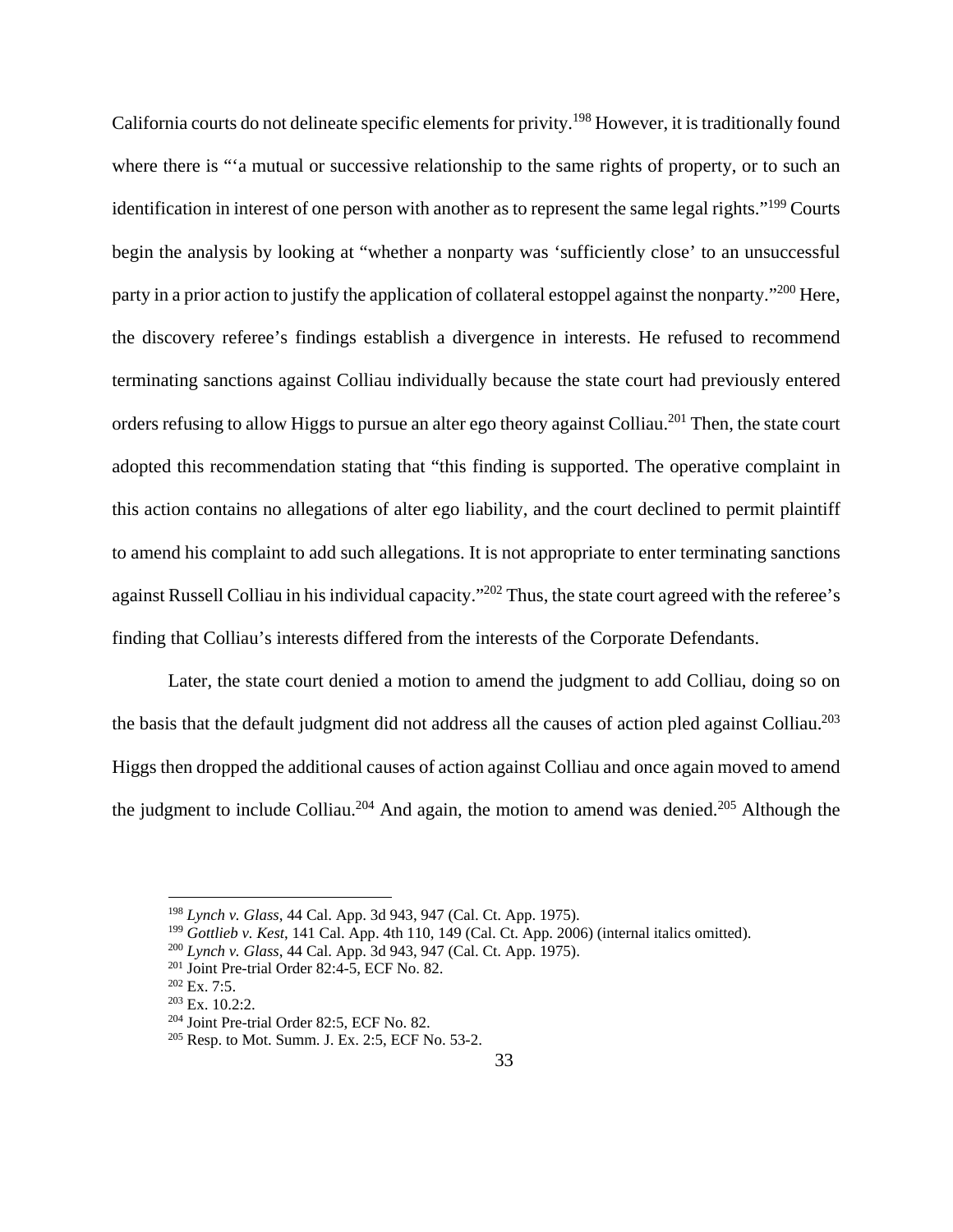court referred to a lack of evidence of control of the litigation by Colliau, this seems at odds with the referee's finding that Colliau played a "central role" in the failure to produce.<sup>206</sup> Moreover, the court noted that "Colliau answered the complaint, remains a party in the action, and has been actively litigating his defenses and cross-claims against Higgs. Terminating sanctions were requested, and denied, as against Colliau."207

Higgs argued that there is now enough evidence of control of the litigation to establish privity. But the only additional evidence is the parties' stipulation that Colliau and his companies were represented by the same counsel and received one, rather than separate, bills.<sup>208</sup> And this evidence only corroborates the referee's finding that Colliau had played a "central role." In Gottlieb v. Kest,<sup>209</sup> relied on by both parties, the court held that a default judgment against a defunct corporate entity should not collaterally estop the principal of the company because the corporate entity lacked the incentive to defend, and so was not in privity with the principal.<sup>210</sup> Likewise, here, Colliau's corporations were well down the road to their eventual bankruptcy filings.<sup>211</sup> Moreover, there is another basis for finding a lack of privity here—on four occasions, the California state court system refused to hold Colliau responsible for the failure by his corporations to produce documents, on the basis that his interests diverged from the interests of his defunct companies.

But there is a further reason not to apply collateral estoppel at all. As noted above, even if

<sup>&</sup>lt;sup>206</sup> Resp. to Mot. Summ. J. Ex 2:4, ECF No. 53-2 and Ex. 8:11.<br><sup>207</sup> Resp. to Mot. Summ. J. Ex 2:4, ECF No. 53-2.<br><sup>208</sup> Joint Pre-trial Order 82:5, ECF No. 82.

<sup>209 141</sup> Cal. App. 4th 110 (Cal. Ct. App. 2006). 210 *Gottlieb v. Kest*, 141 Cal. App. 4th 110, 153-4 (Cal. Ct. App. 2006). 211 Joint Pre-trial Order 82:4, para. 25 ECF No. 82.